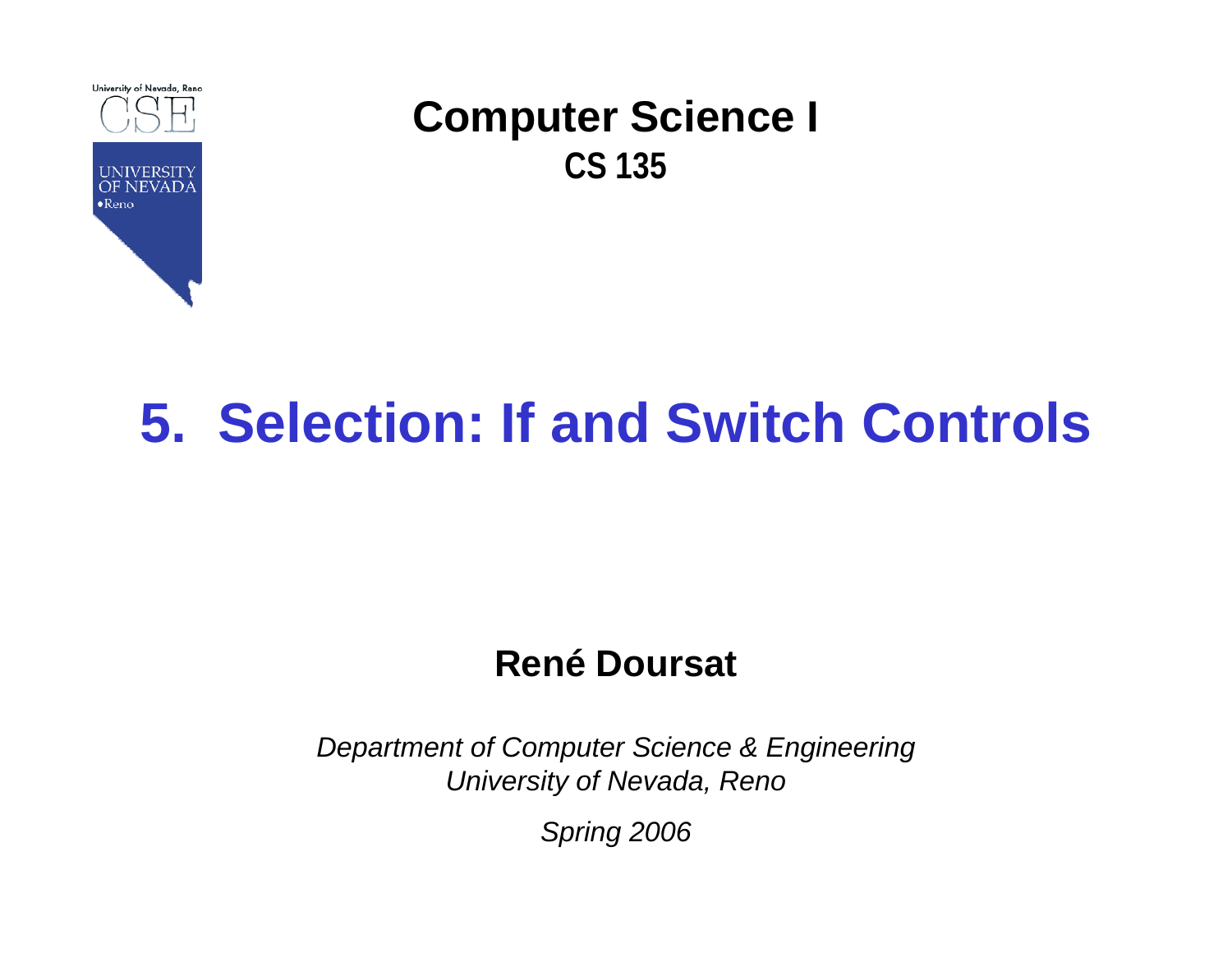- **0. Course Presentation**
- **1. Introduction to Programming**
- **2. Functions I: Passing by Value**
- **3. File Input/Output**
- **4. Predefined Functions**
- **5. If and Switch Controls**
- **6. While and For Loops**
- **7. Functions II: Passing by Reference**
- **8. 1-D and 2-D Arrays**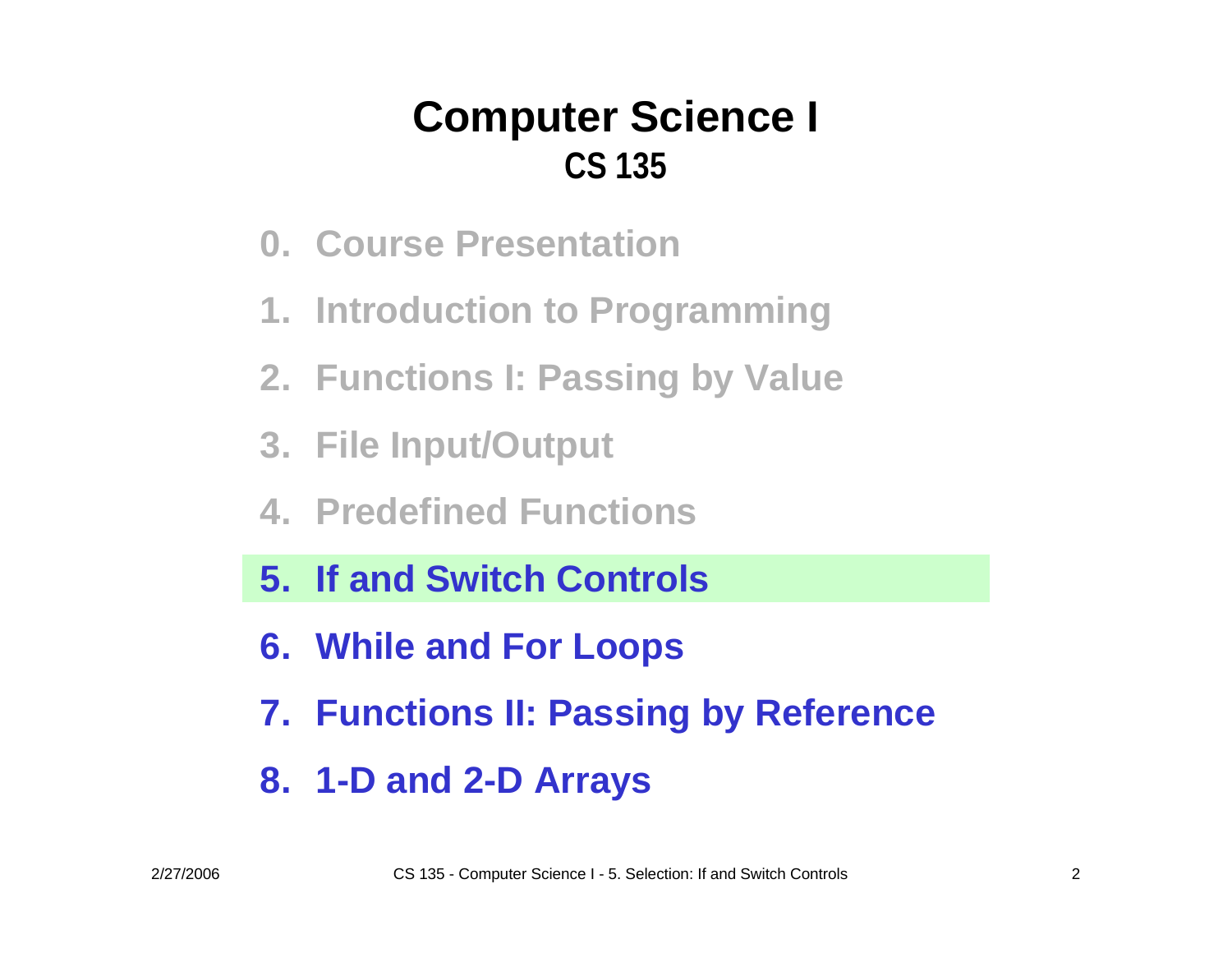#### **5. Selection: If and Switch Controls**

- **a. Control Structures**
- **b. If / Else Selection Structures**
- **c. Logical Expressions**
- **d. Switch Selection Structures**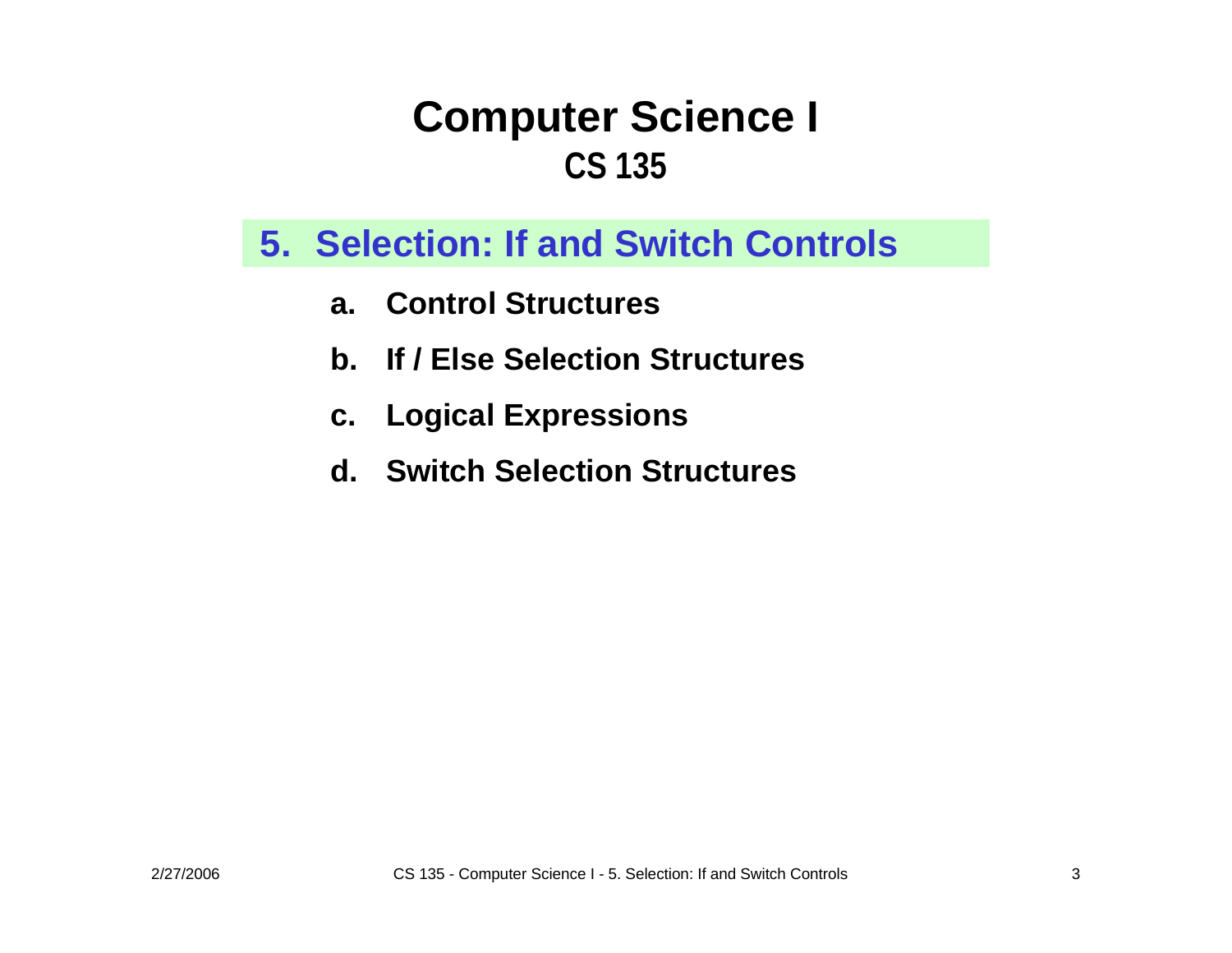#### **5. Selection: If and Switch Controls**

#### **a. Control Structures**

- 9 **What are control structures?**
- 9 **Selection structures**
- 9 **Repetition structures (next week)**

#### **b. If / Else Selection Structures**

- **c. Logical Expressions**
- **d. Switch Selection Structures**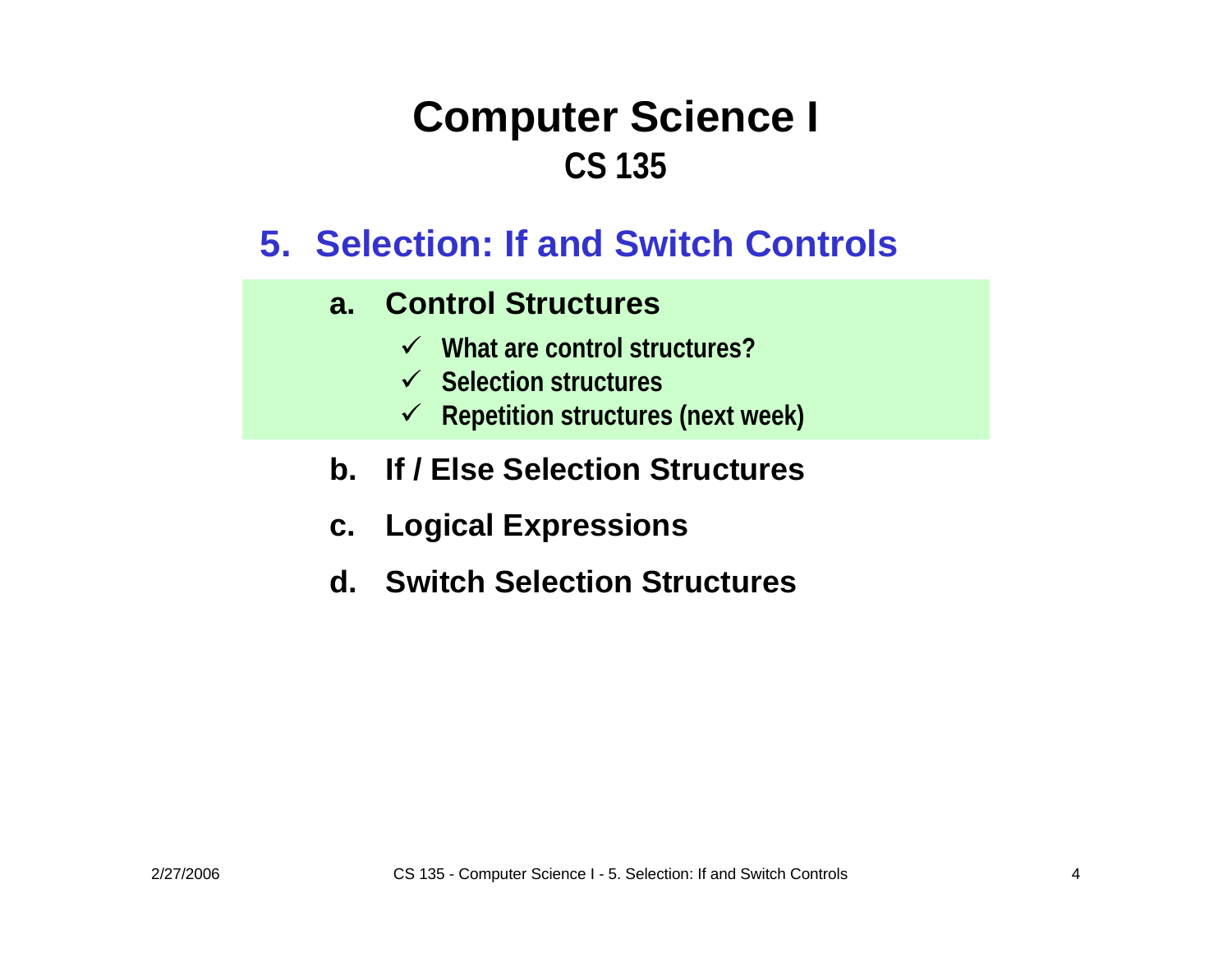### **5.a Control StructuresWhat are control structures?**

¾**Reminder: there are six basic computer operations**

- 1. a computer can receive information (Get, Read, etc.)
- 2. a computer can put out information (Display, etc.)
- 3. a computer can perform arithmetic (Add, Divide, etc.)
- 4. a computer can assign a value to a variable or memory location (Set, Initialize, etc.)
- 5. a computer can compare variables and select one of two alternate actions → *selection structures*
- 6. a computer can repeat a group of actions → *repetition structures*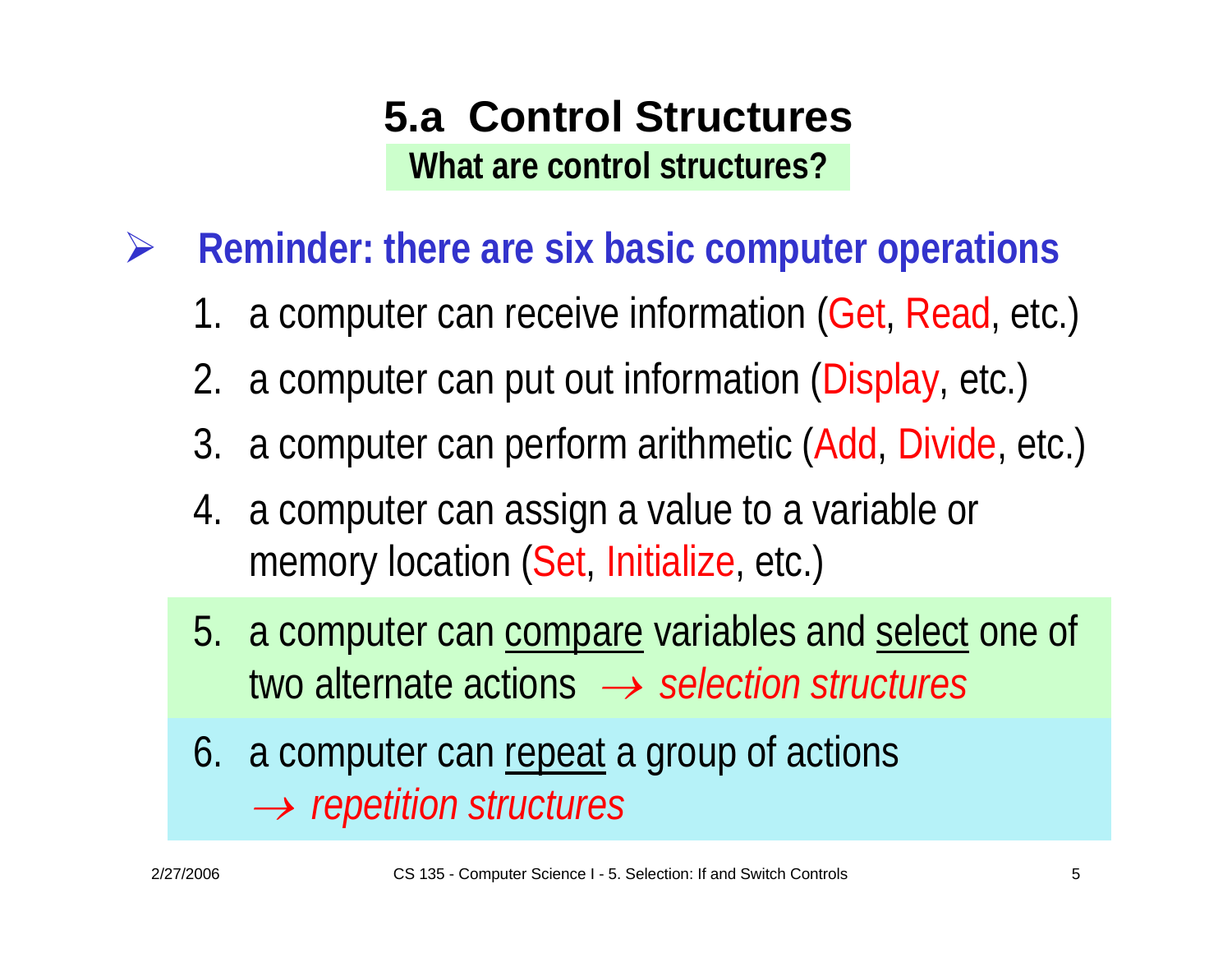# **5.a Control Structures**

**What are control structures?**

### ¾ **Structure theorem**

- $\checkmark$  it is possible to write any computer program by using only three basic control structures that are easily represented in pseudocode:
	- sequence structures
	- $\blacksquare$ selection structures
	- repetition structures

*introduce branching ("jumps") in the sequential logic*

#### ¾**Sequence structures**

- $\checkmark$ straightforward execution of one processing step after another
- $\sqrt{ }$  sequence of pseudocode statements: do this, do that, then this, then that, etc.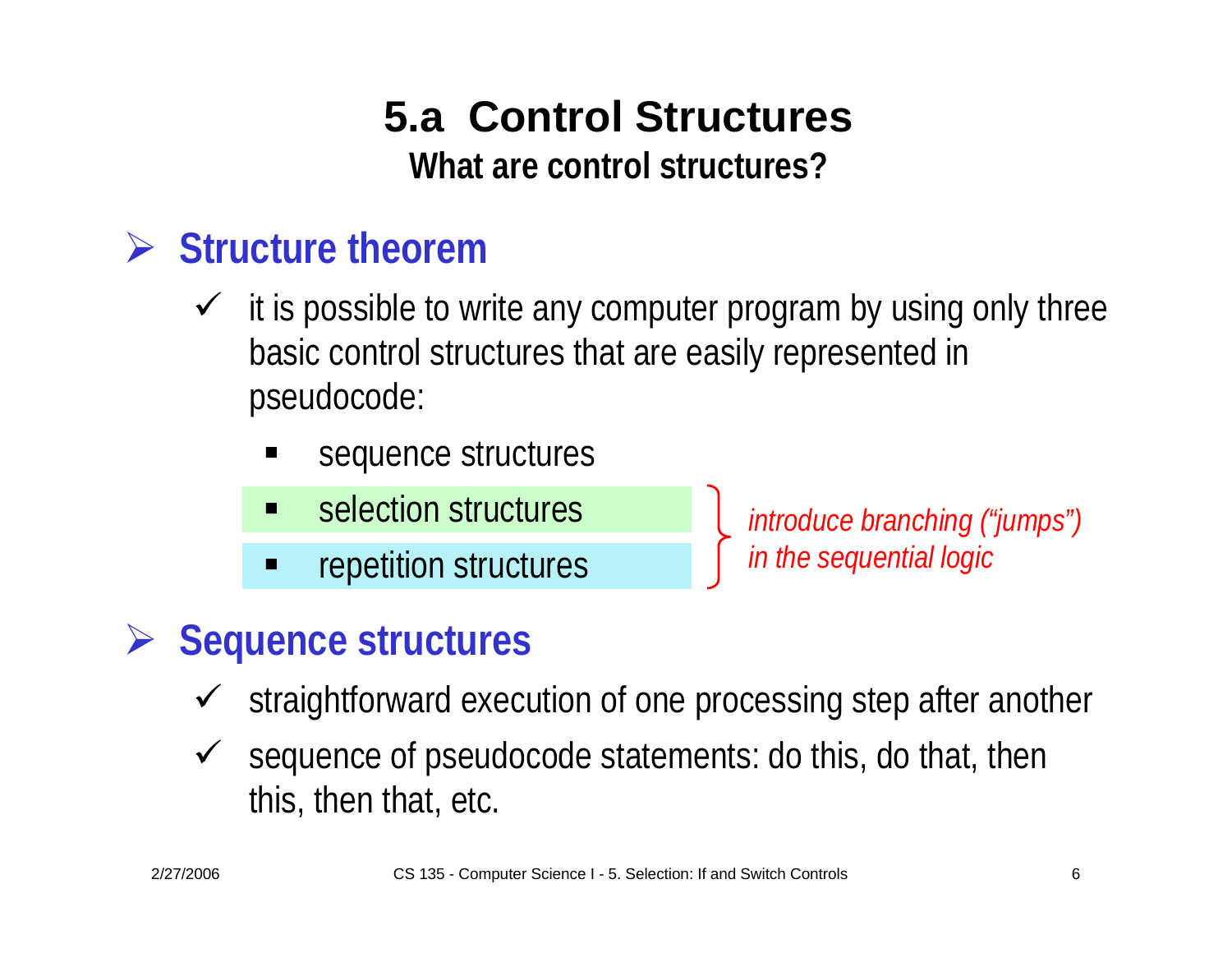# **5.a Control Structures**

**What are control structures?**

### ¾ **Selection structures**

- $\checkmark$  condition and choice between two actions, depending on whether the condition is true or false
- $\checkmark$  represented by the pseudocode keywords IF, THEN, ELSE, and ENDIF
- ¾ **Repetition structures**
	- $\checkmark$  block of statements to be executed repeatedly, as long as a condition is true
	- $\checkmark$  represented by the pseudocode keywords WHILE and ENDWHILE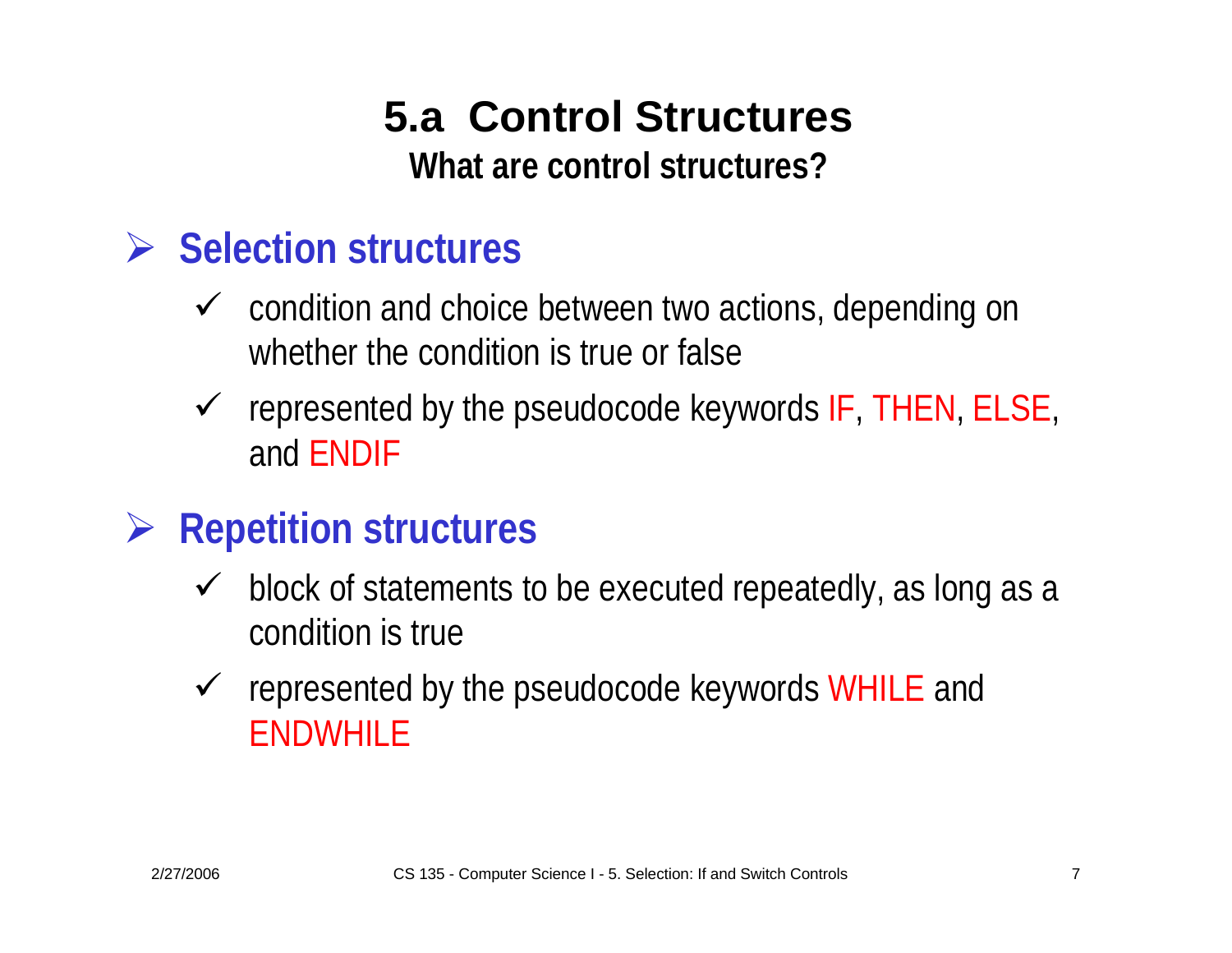# **5.a Control Structures**

**What are control structures?**

¾ **Sequence, selection and repetition structures**



#### Flow of execution Figure 4-1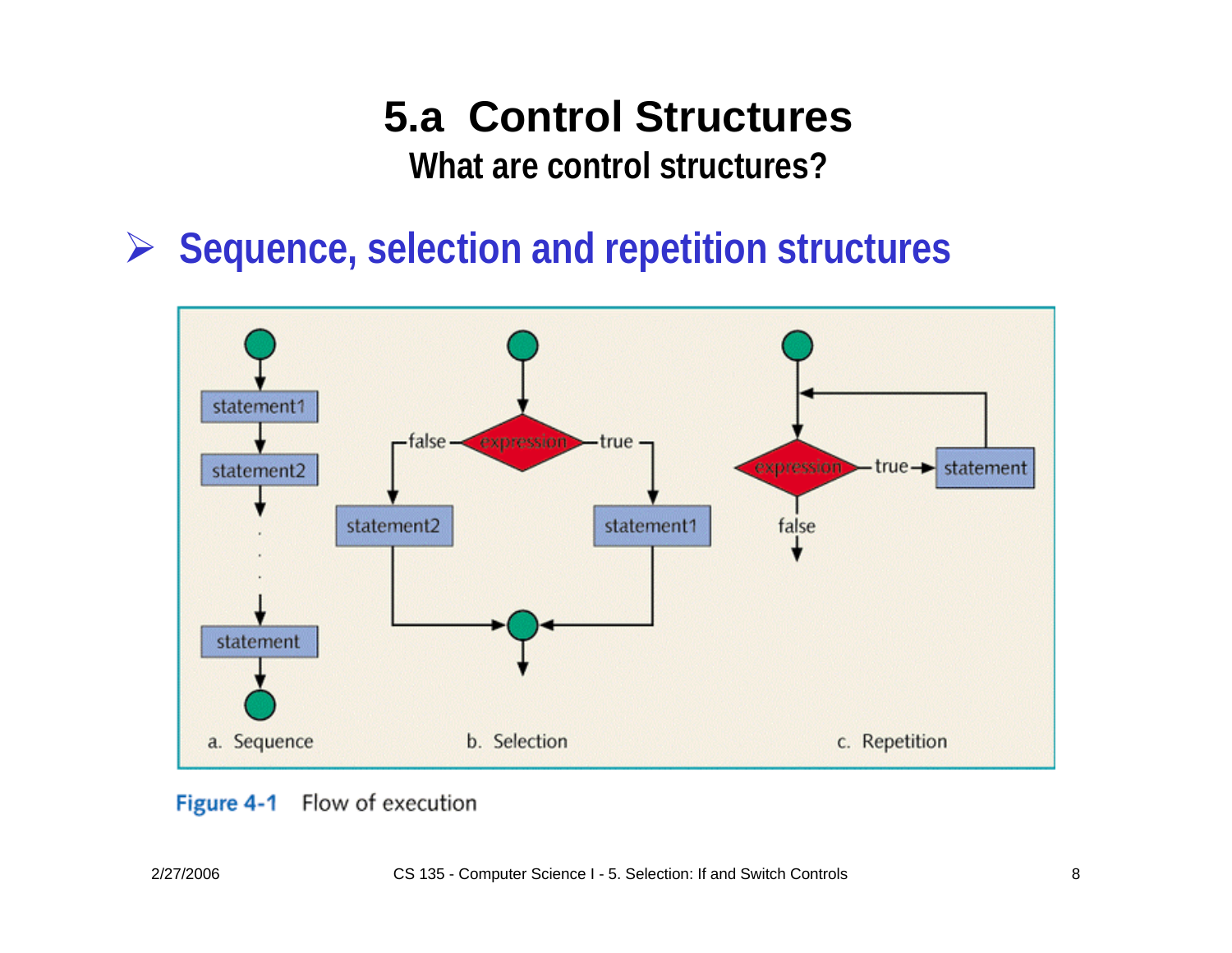### **5.a Control StructuresSelection structures**

- ¾ **A computer can compare variables and select one of two alternate actions** → *selection structures*
	- $\checkmark$  examples:
		- ■ one-way —  $-$  if it starts to rain, go inside the building
		- ■ two-way  $-$  if the car starts, drive; otherwise, take the bus
	- $\sqrt{ }$  pseudocode examples:
		- IF age  $>$  12 THEN

Prompt for entrance fee

ENDIF

IF student is female THENAdd 1 to female count ELSEAdd 1 to male count

#### ENDIF

**Two-way selection**

**One-way selection**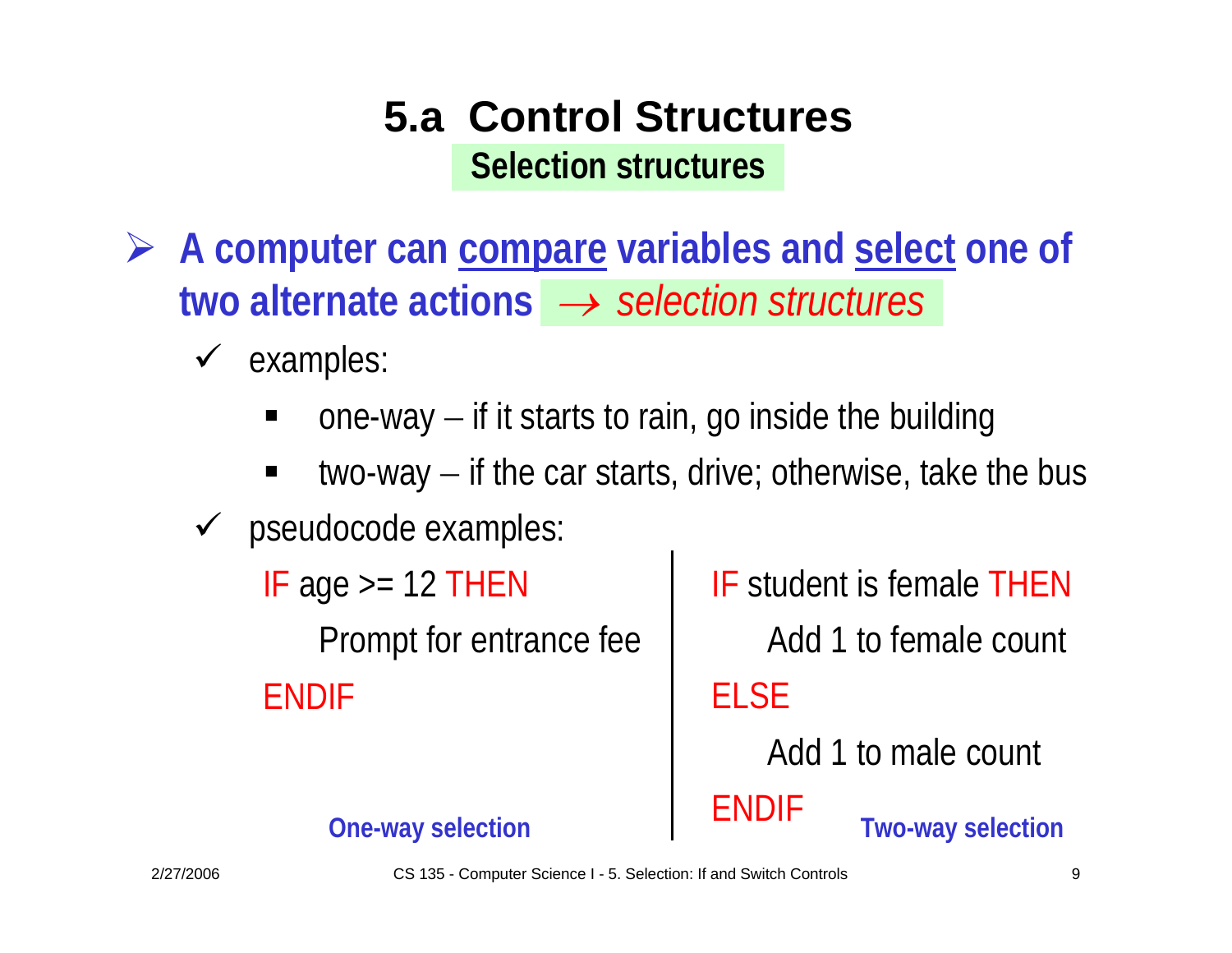### **5.a Control StructuresSelection structures**

¾ **Anatomy of an if /else selection structure (pseudocode)**

- $\checkmark$  the "header" is a logical expression
- $\checkmark$  the "body" contains actions that are performed (or not) depending on the header

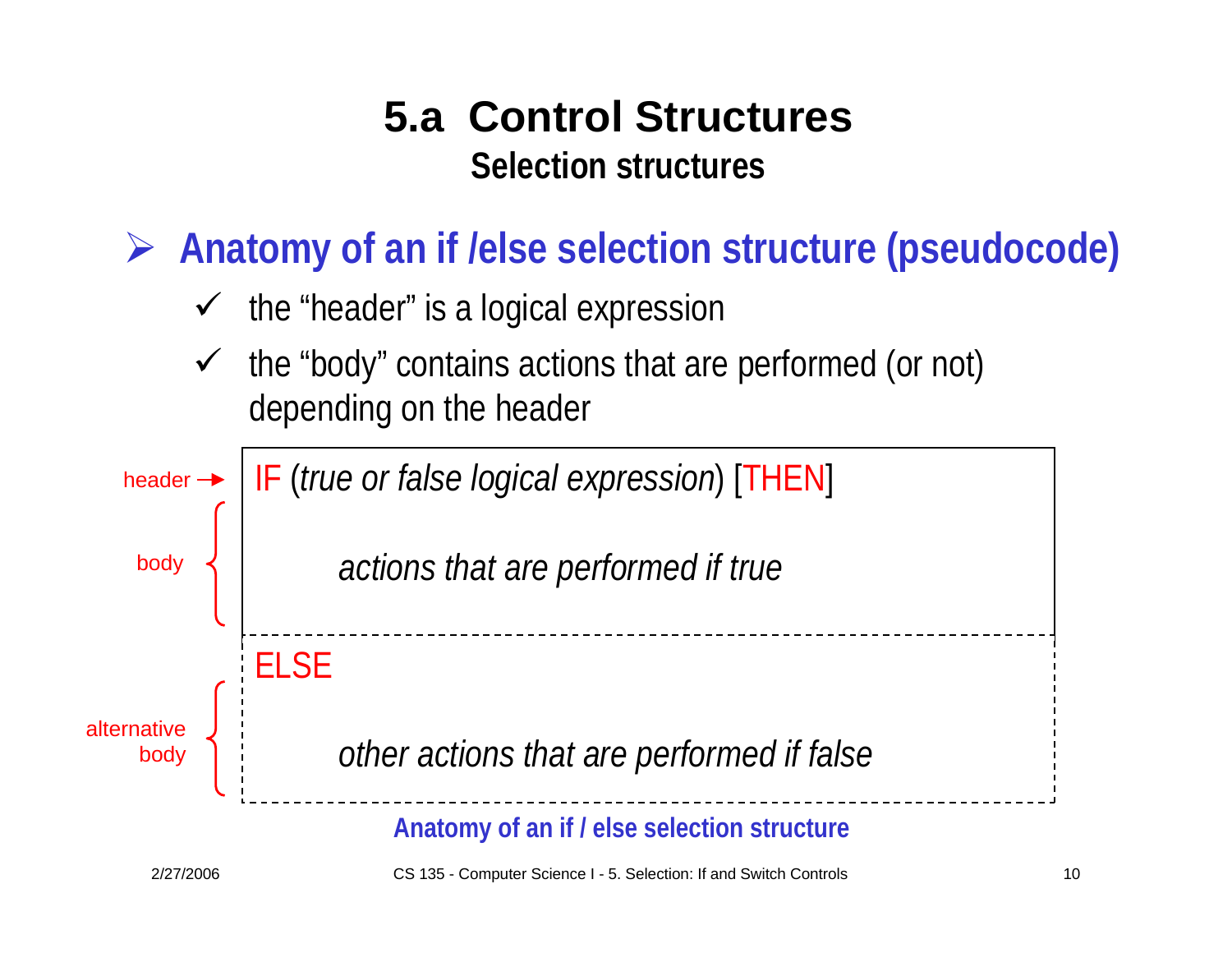### **5.a Control StructuresRepetition structures (next week)**

- ¾ **A computer can repeat a group of actions** → *repetition structures*
	- $\checkmark$  examples:
		- $\blacksquare$ calculate 100 student grades
		- pour water in the saucepan until it is full
		- $\blacksquare$ cook the pasta until it is "al dente"
	- $\checkmark$  pseudocode example:

WHILE water\_level < pan\_height

Add 1 tablespoon to water\_volume

water\_level = water\_volume / pan\_surface

#### ENDWHILE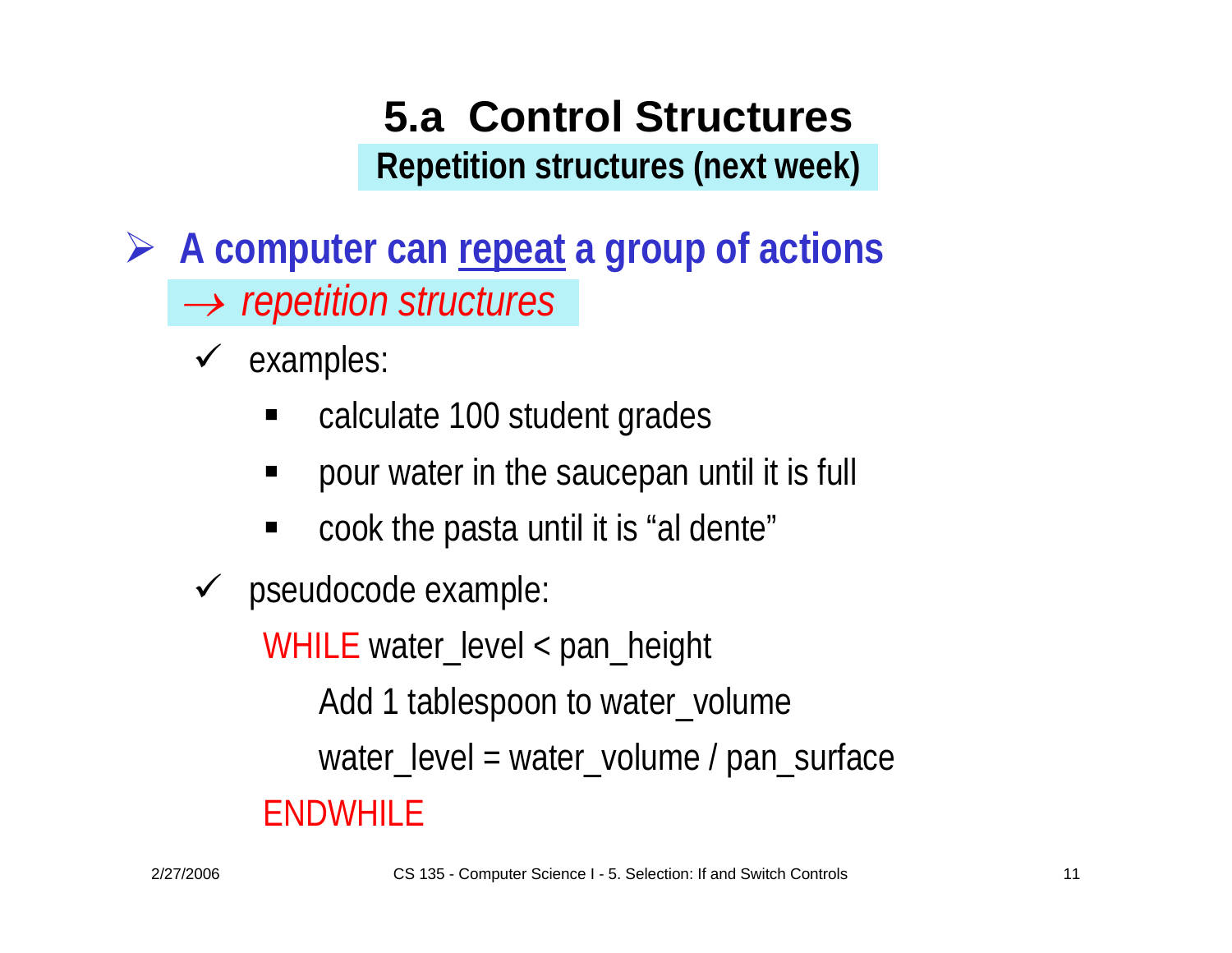#### **5. Selection: If and Switch Controls**

#### **a. Control Structures**

- 9 **What are control structures?**
- 9 **Selection structures**
- 9 **Repetition structures (next week)**

#### **b.If / Else Selection Structures**

- **c. Logical Expressions**
- **d. Switch Selection Structures**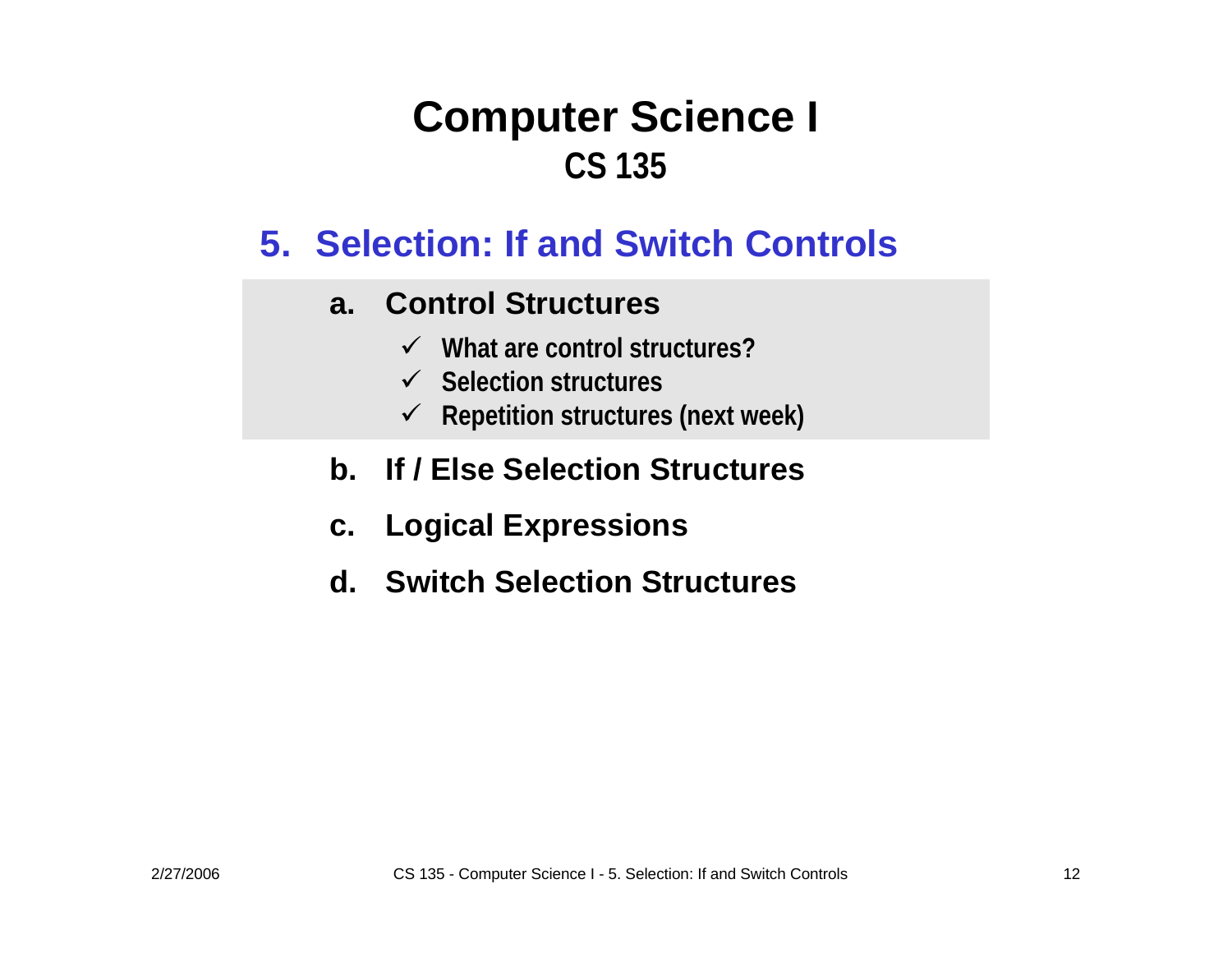#### **5. Selection: If and Switch Controls**

#### **a. Control Structures**

#### **b. If / Else Selection Structures**

- 9 **One-way selection structure: if**
- 9 **Two-way selection structure: if … else**
- 9 **Compound statement selection structures**
- 9 **Nested selection structures**
- 9 **Conditional operator**
- **c. Logical Expressions**
- **d. Switch Selection Structures**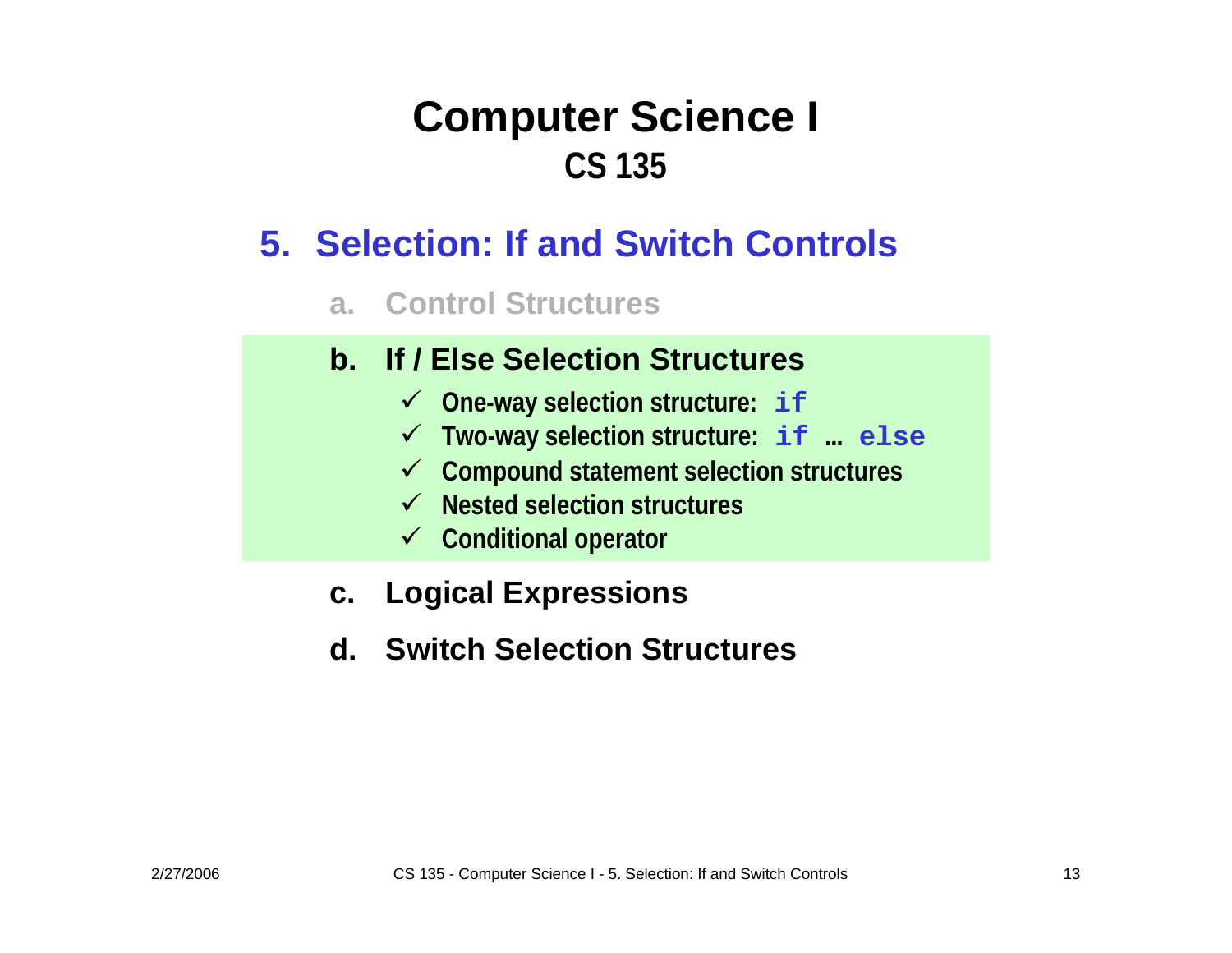**One-way selection structure: if**

¾ **A one-way selection decides whether to execute a statement or not**



Figure 4-2 One-way selection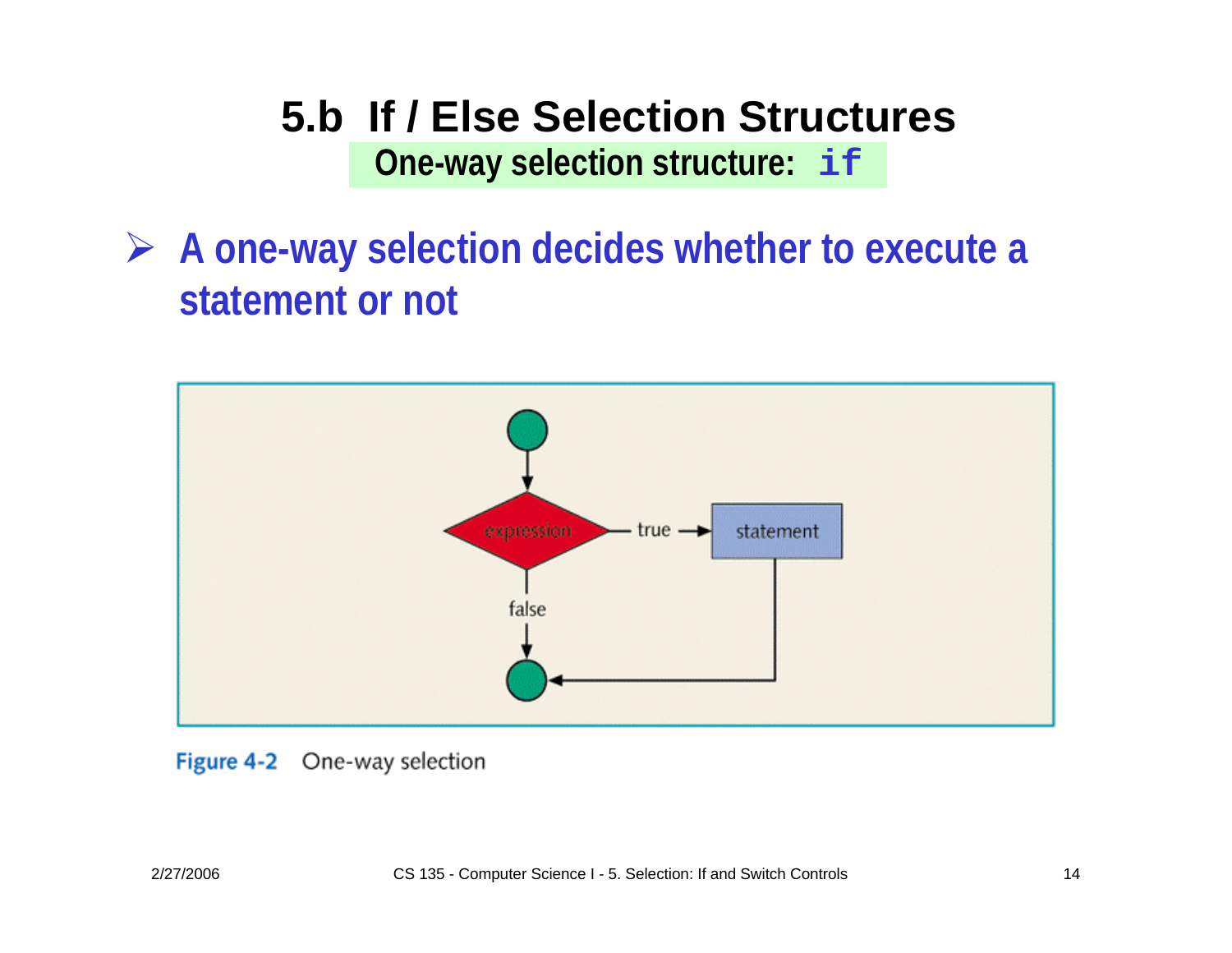**One-way selection structure: if**

# ¾ **Syntax of a one-way selection**

**if (***expression statement*

```
) if (age >= 12)
```
**pay\_entrance();**

- $\checkmark$  is a reserved keyword
- $\checkmark$  *expression* is a logical expression
	- sometimes called a "decision maker" because it decides whether to execute the statement that follows it or not

 $\checkmark$ *statement* follows *expression* and can be any C++ statement

- sometimes called the "action statement"
- *statement* is executed if the value of *expression* is true
- $\blacksquare$  *statement* is bypassed if the value is false: the program goes to the next statement directly

2/27/2006 CS 135 - Computer Science I - 5. Selection: If and Switch Controls 15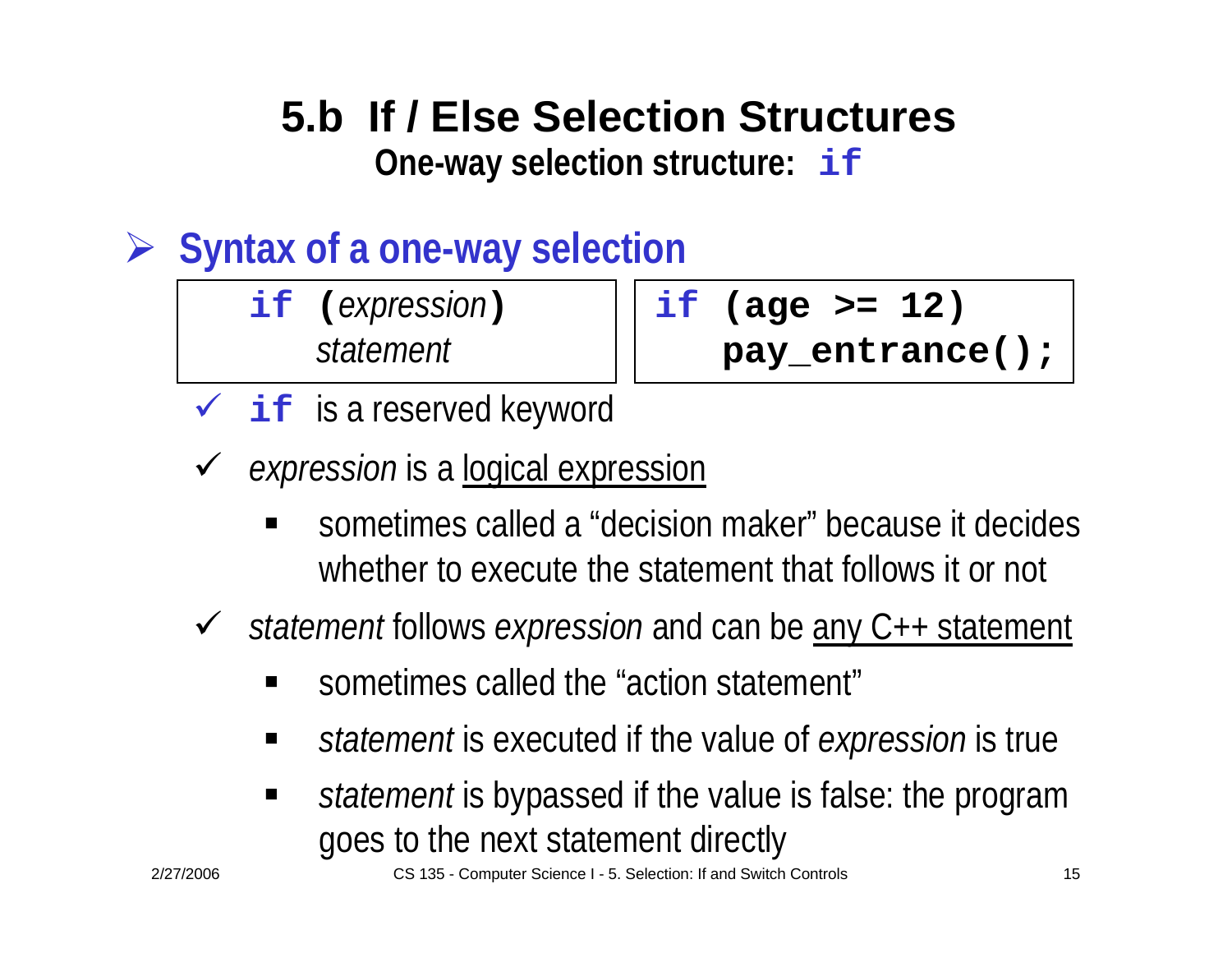#### **5.b If / Else Selection StructuresTwo-way selection structure: if … else**

**A two-way selection decides whether to execute one**  ¾**statement or another**



Figure 4-3 Two-way selection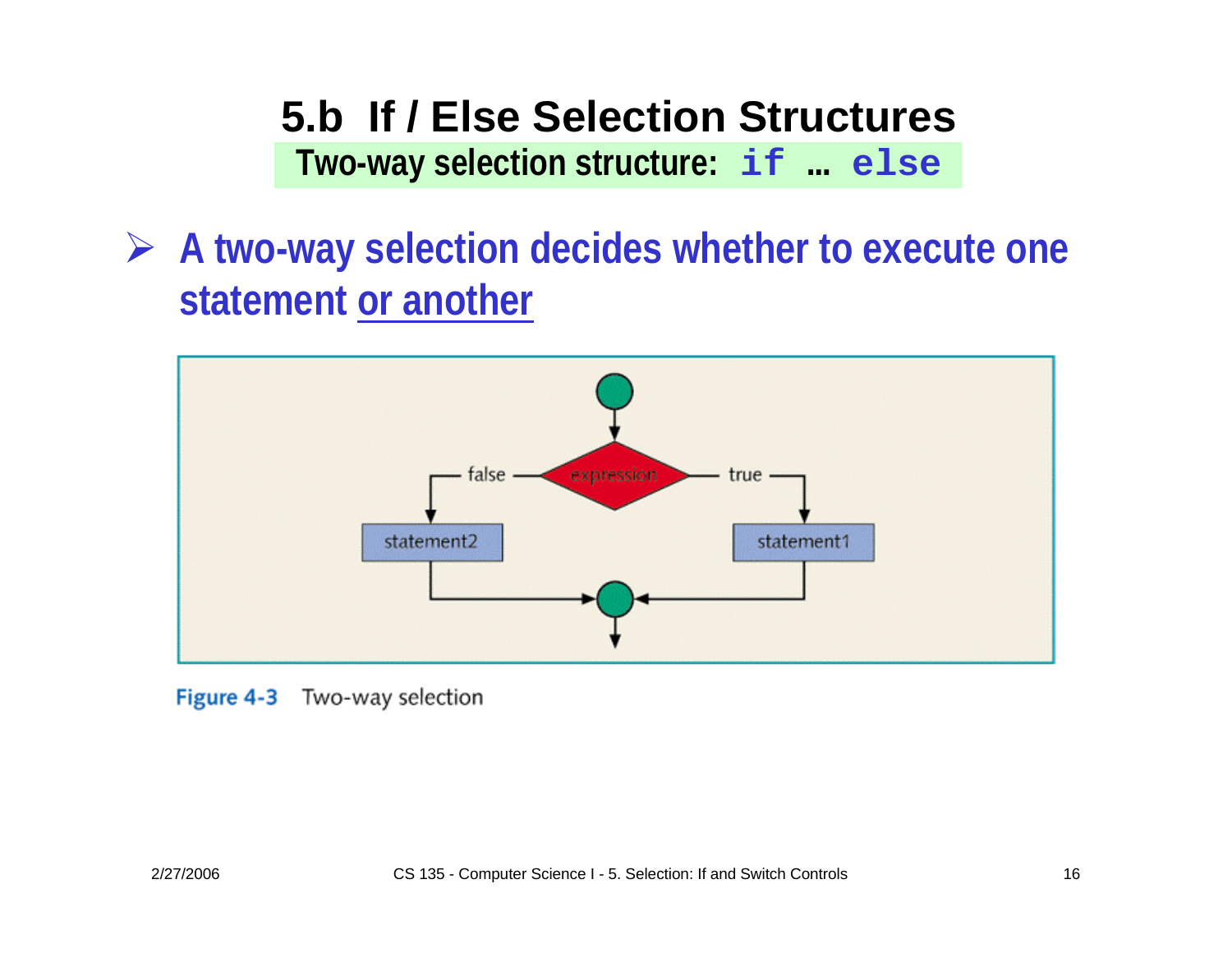#### **5.b If / Else Selection StructuresTwo-way selection structure: if … else**

¾ **Syntax of a two-way selection**

|            | if (expression) |  |
|------------|-----------------|--|
|            | statement1      |  |
| else       |                 |  |
| statement2 |                 |  |

**) if (age >= 12) pay(8.00); else else** 

$$
2 \qquad || \qquad \mathbf{pay(3.50)};
$$

- $\checkmark$ **else** is also a reserved keyword
- $\checkmark$ *expression* is a logical expression
- $\checkmark$  *statement1* and *statement2* can be any C++ statements
	- *statement1* is executed if the value of *expression* is true
	- *statement2* is executed if the value is false
	- $\blacksquare$  after that, if there was not failure or early exit, the program goes to the next statement after the if / else structure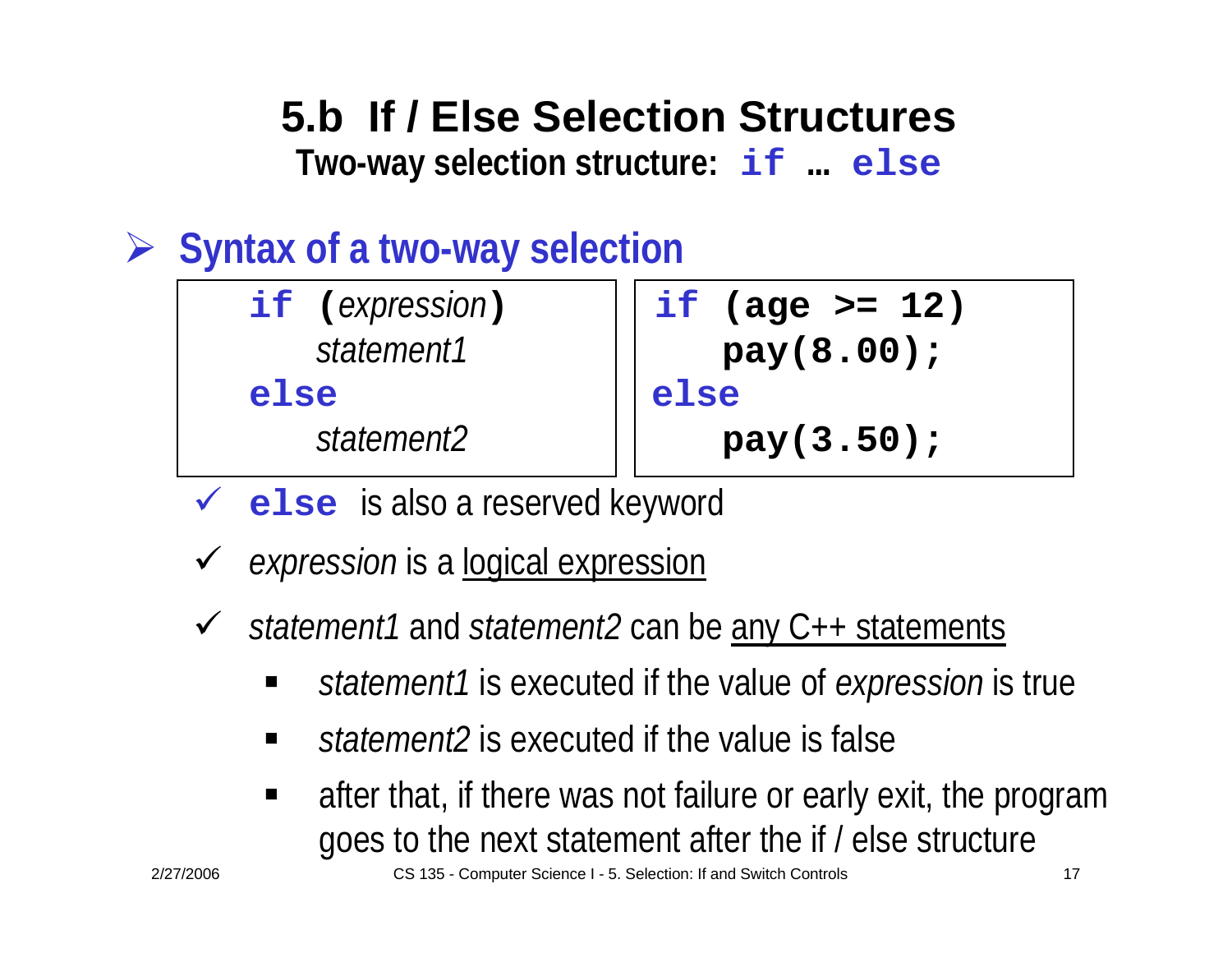#### **5.b If / Else Selection StructuresCompound statement selection structures**

#### ¾**Compound statement**

- $\checkmark$ the body of an if/else structure can contain multiple C statements
- $\checkmark$  a block of statements is called a "compound statement" and must be surrounded with curly braces **{ }**

| if (expression) {      | if (age $>= 12$ ) { |
|------------------------|---------------------|
| statement1             | cout << "adult";    |
| statement <sub>2</sub> | pay(8.00);          |
| statement3             |                     |
|                        |                     |
| $else$ ${f}$           | else                |
| statement4             | cout << "child";    |
| statement <sub>5</sub> | pay(3.50);          |
|                        |                     |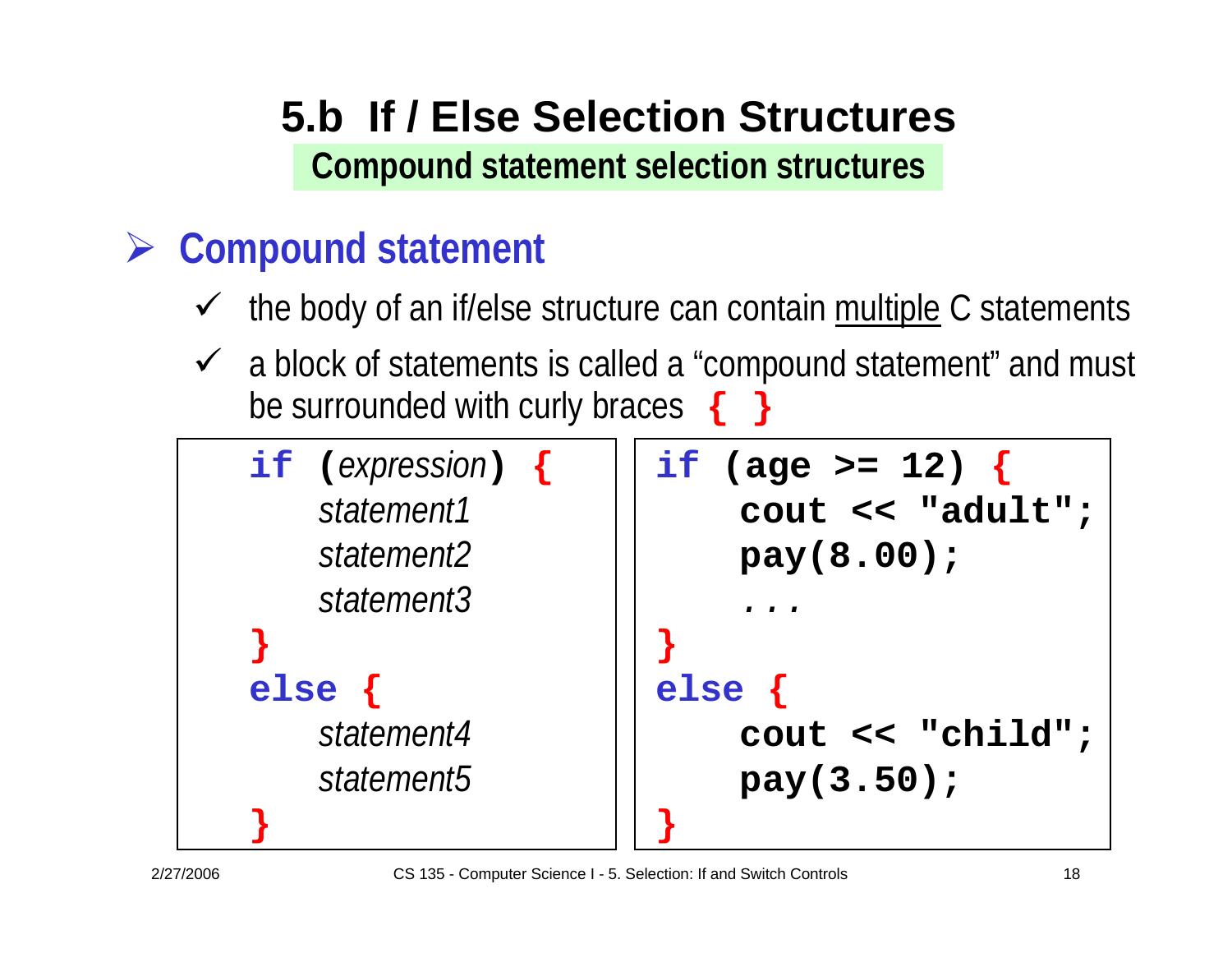**Nested selection structures**

- ¾ **If/else structures can be inserted inside other if/else structures**
	- $\checkmark$  some statements inside the body of a selection structure can themselves be if/else selection structures

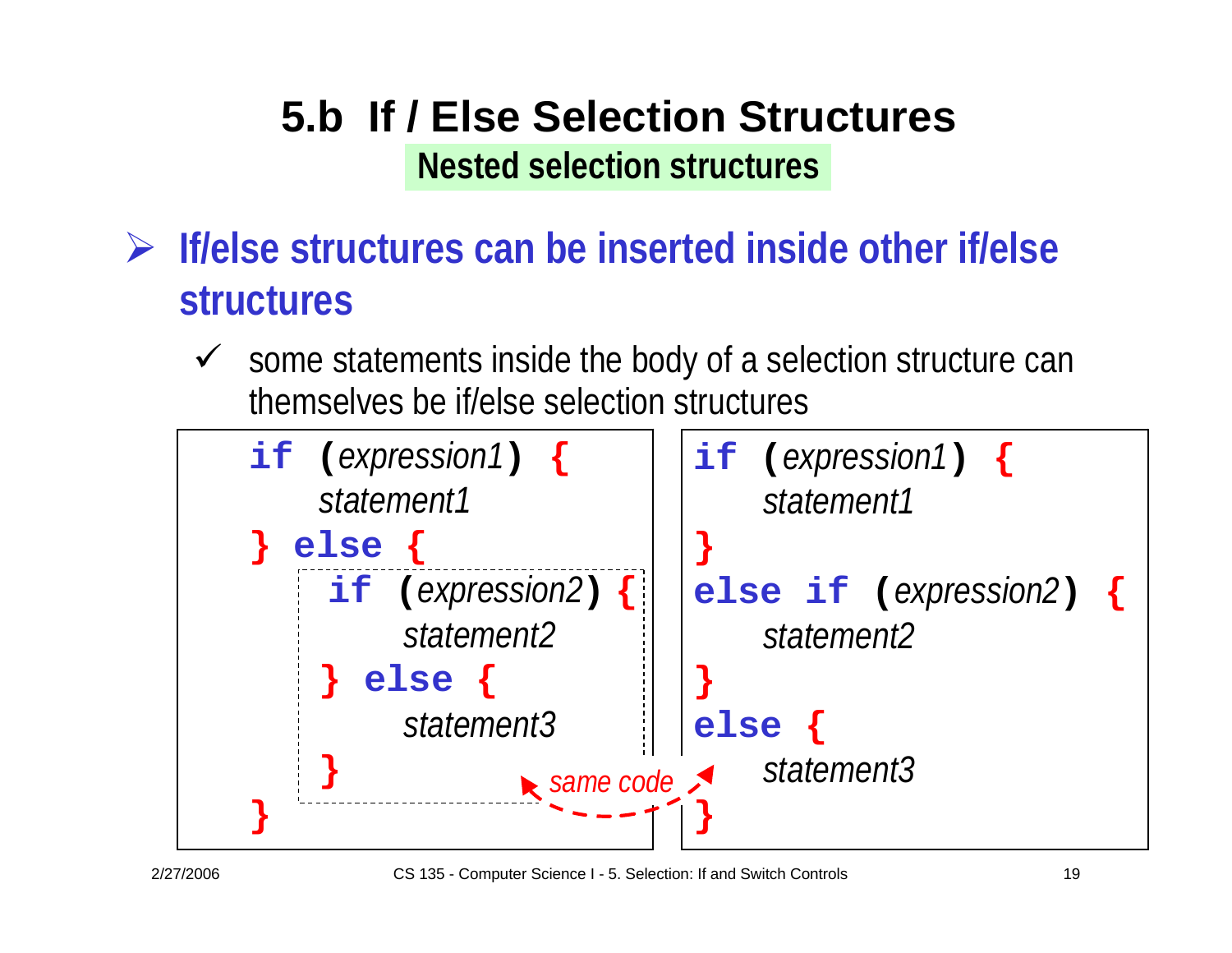**Nested selection structures**

- ¾ **Programming is like a construction game**
	- $\checkmark$  control structures can be nested in other control structures



 $\rightarrow$  *however, too much nesting inside the same area of code is not good programming practice*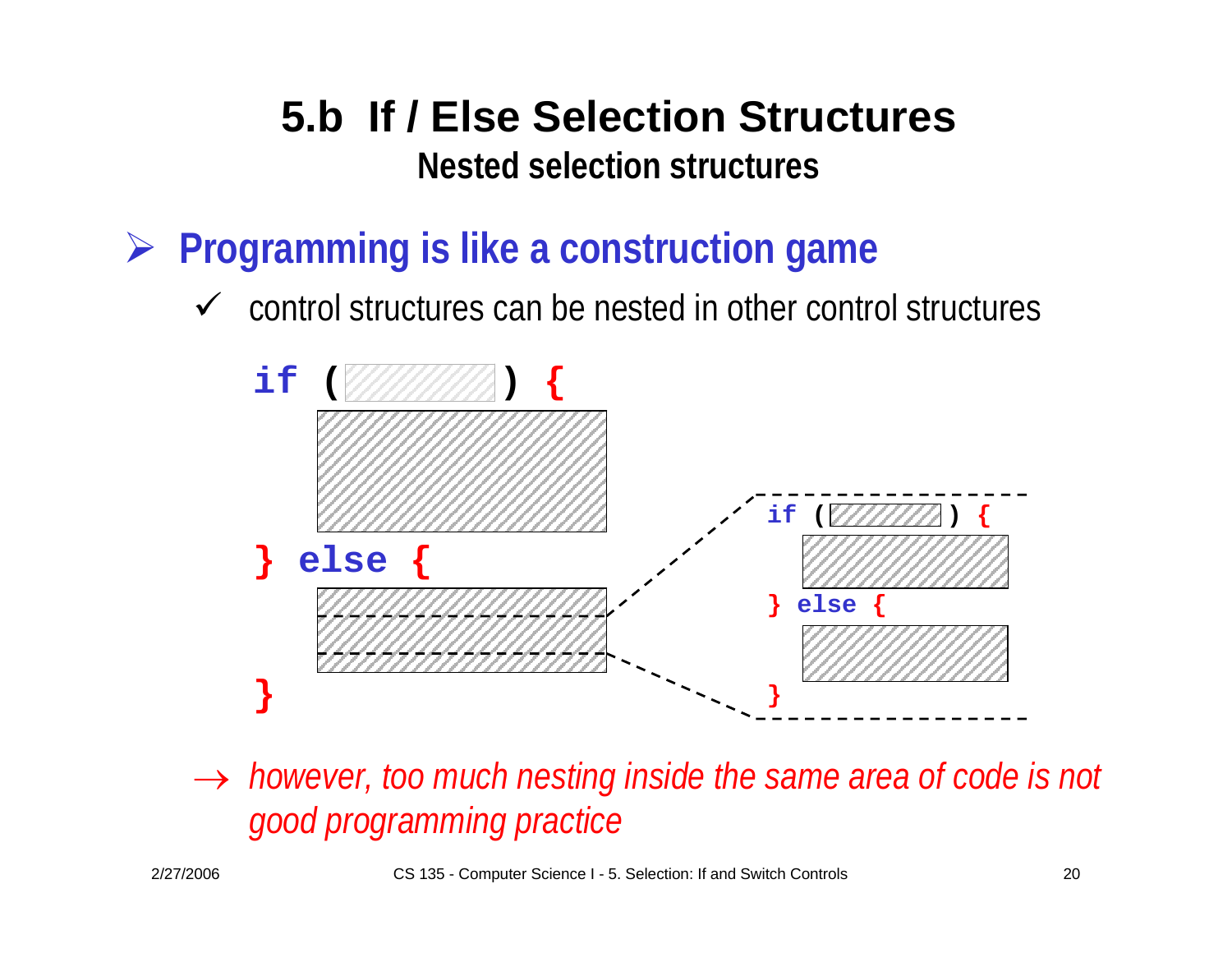**Nested selection structures**

¾**Programming is like a construction game**

→ *breaking up into FUNCTIONS is better practice*



 $\checkmark$  it will generally depend on the size of a compound statement: if it gets too big, cut it out and put it in a function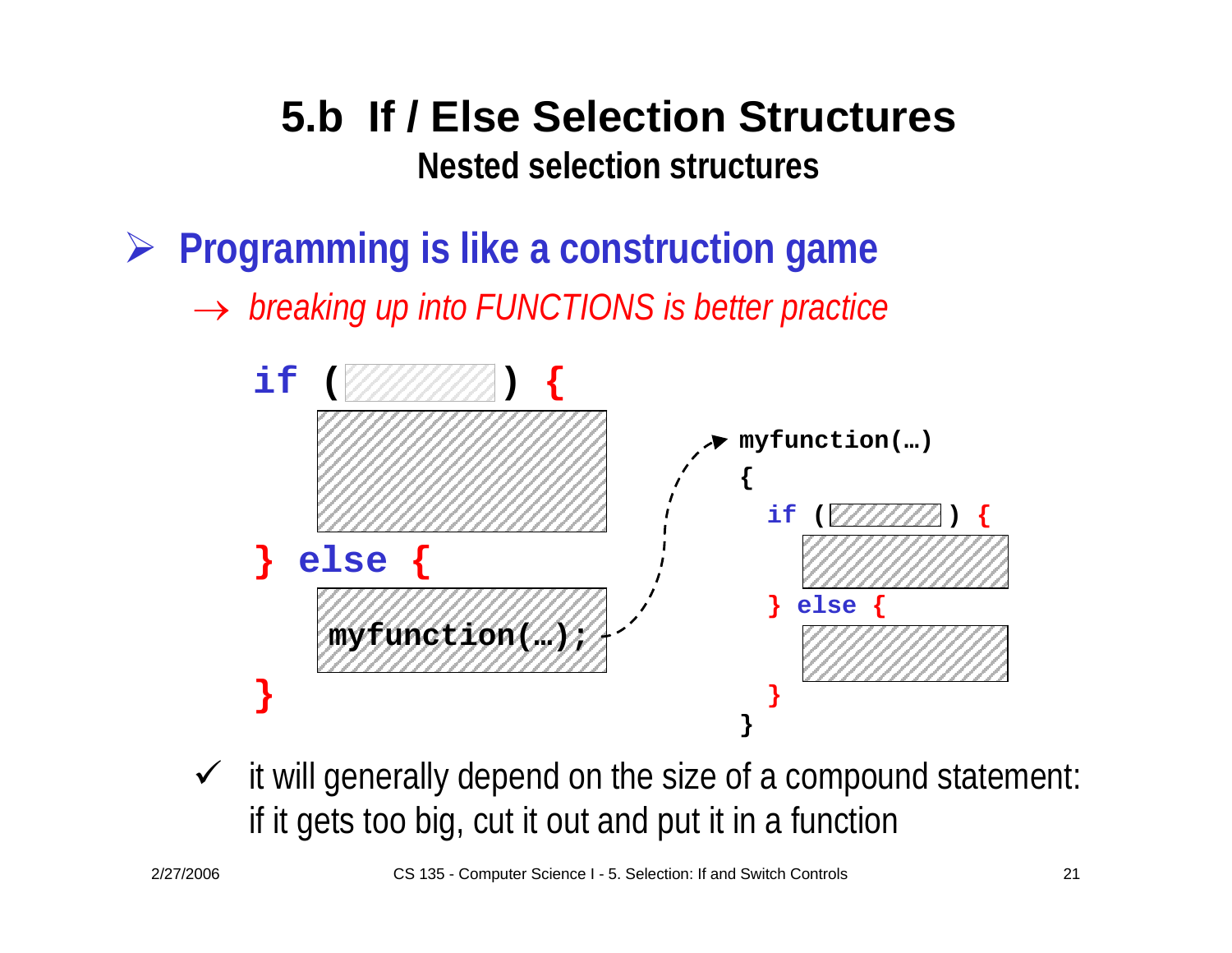### **5.b If / Else Selection StructuresConditional operator**

¾ **The conditional operator is a one-line shortcut for if**

- $\checkmark$  the conditional operator is used exclusively for conditional assignment statements involving the same variable
- $\checkmark$ instead of

```
if 
(expression) {
    x = value1;
} else
{
    x = value2;
}
```
 $\checkmark$  you can write **x = (***expression***) ? value1 : value2;**

using the question mark **?** and colon : symbols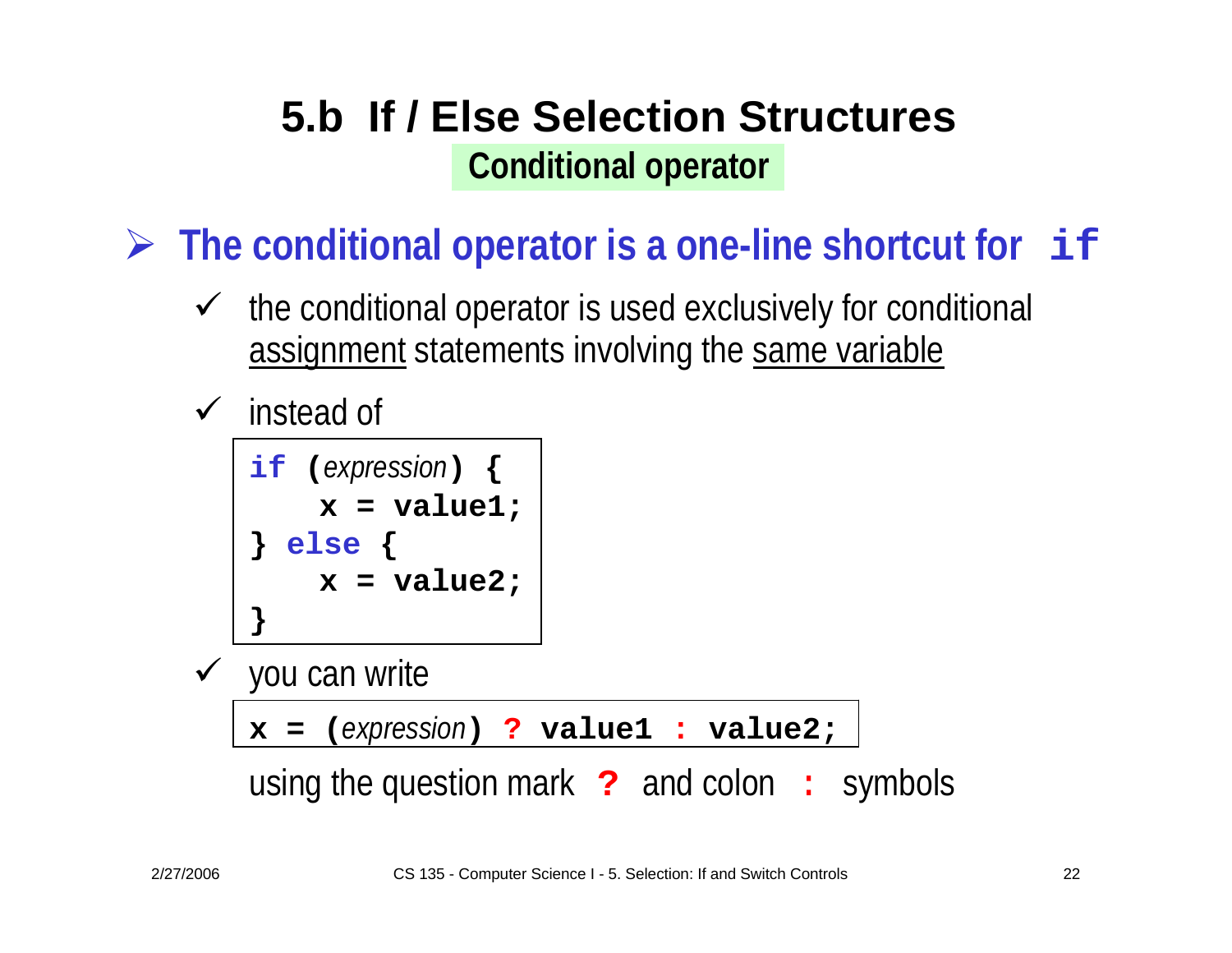#### **5. Selection: If and Switch Controls**

#### **a. Control Structures**

#### **b. If / Else Selection Structures**

- 9 **One-way selection structure: if**
- 9 **Two-way selection structure: if / else**
- 9 **Compound statement selection structures**
- 9 **Nested selection structures**
- 9 **Conditional operator**

#### **c. Logical Expressions**

#### **d. Switch Selection Structures**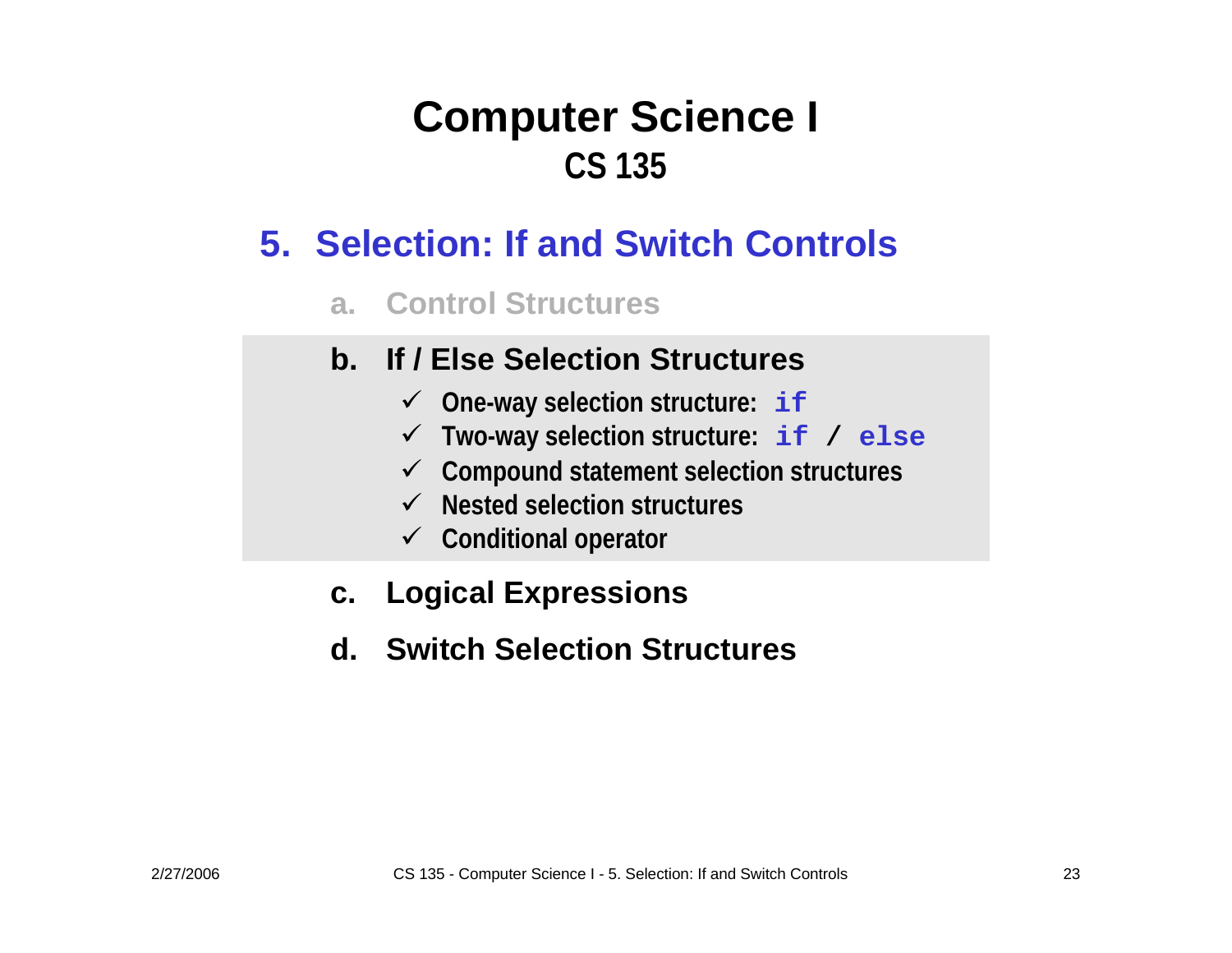#### **5. Selection: If and Switch Controls**

- **a. Control Structures**
- **b. If / Else Selection Structures**

#### **c. Logical Expressions**

- 9 **Relational operators**
- 9 **Logical (Boolean) operators**
- 9 **Order of precedence**

#### **d. Switch Selection Structures**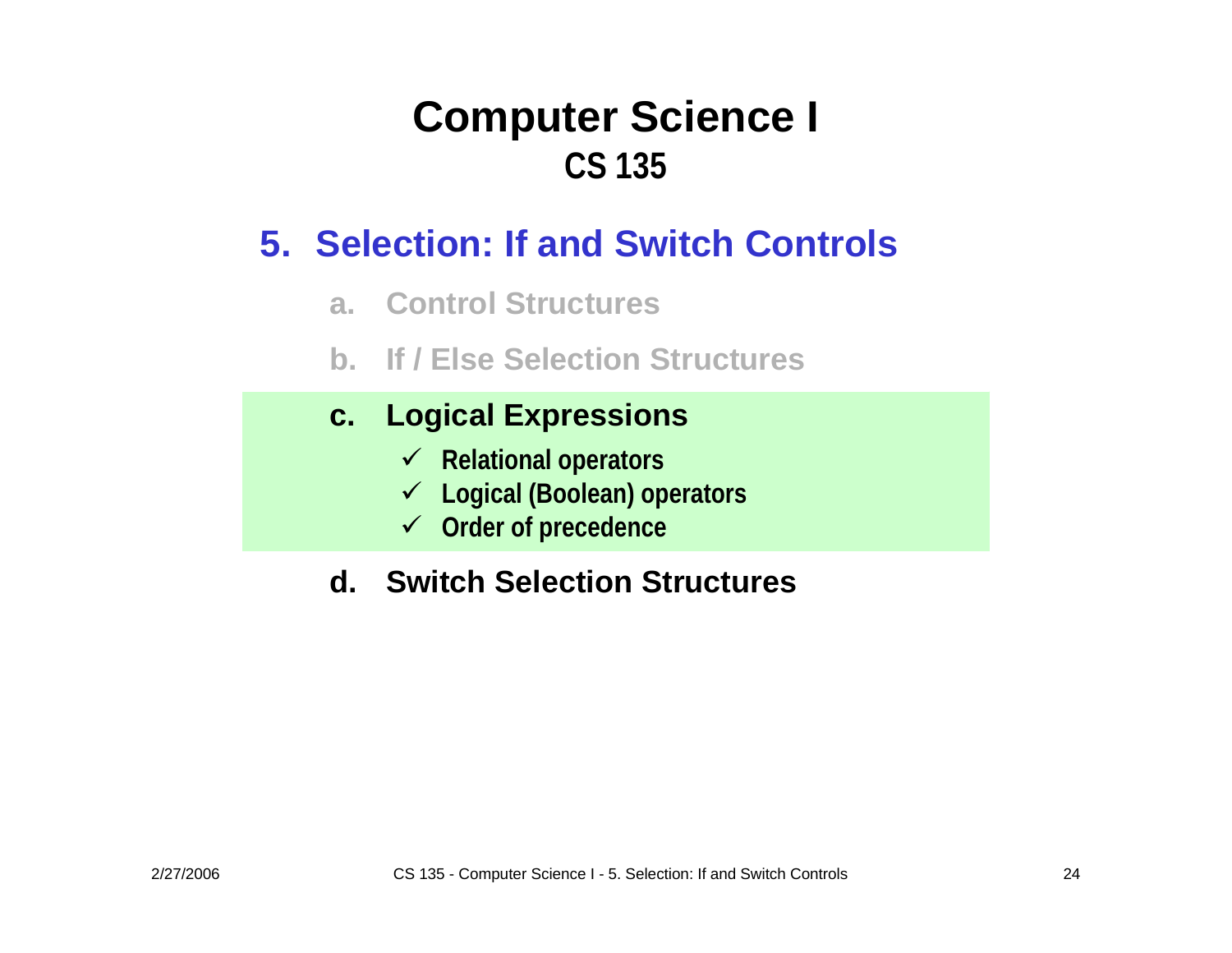# **5.c Logical Expressions**

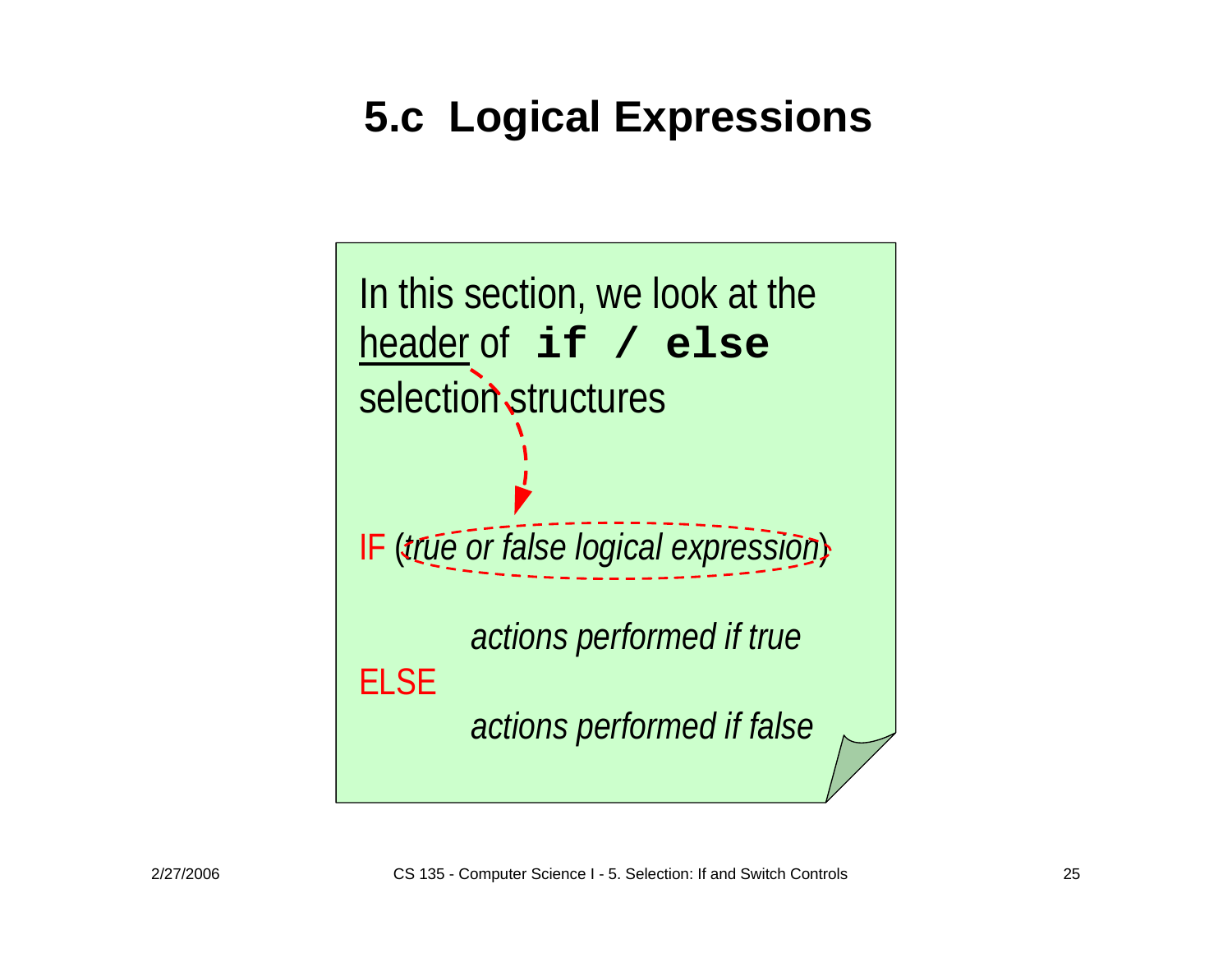# ¾ **Relational operators allow to make comparisons**

Table 4-1 Relational Operators in  $C_{++}$ 

| Operator   | <b>Description</b>       |
|------------|--------------------------|
| $==$       | equal to                 |
| $!=$       | not equal to             |
| $\epsilon$ | less than                |
| $\leq$     | less than or equal to    |
| $\geq$     | greater than             |
| $>=$       | greater than or equal to |

- $\checkmark$  a relational operator
	- × is a binary operator: it takes two numeric operands
	- п yields a boolean result, **true** or **false**
	- $\blacksquare$ false also evaluates as 0 and true evaluates as nonzero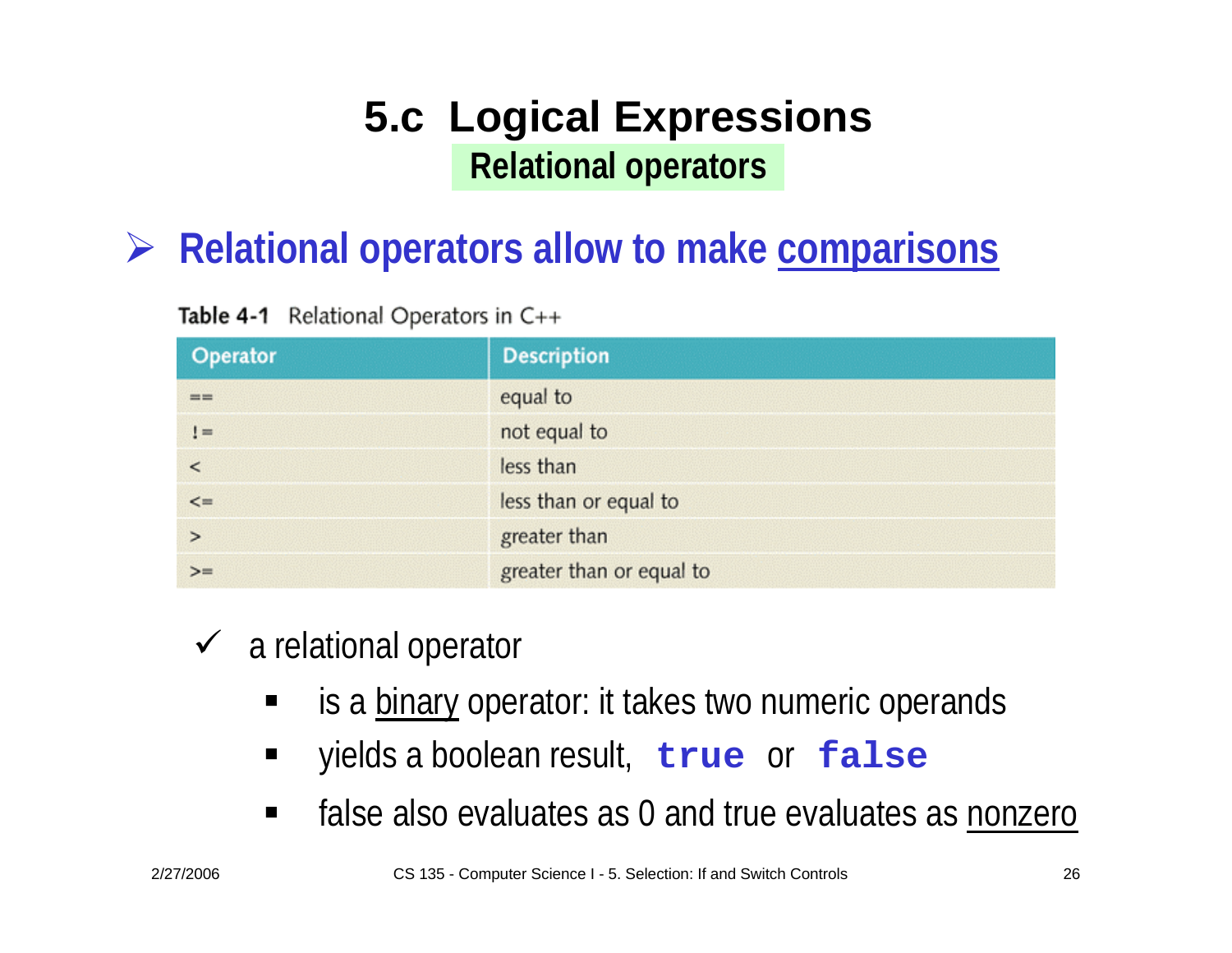- ¾ **Relational operators allow to make comparisons**
	- $\checkmark$  examples:
		- **8 < 8.01** 8 less than 8.01 **true**
		- **6 != 6.0** 6 not equal to 6.0 **false**
		- **7 >= 77** 7 greater than or equal to 7 **true**
		- E **'a' == 'b'** char 'a' equal to 'b' **false**
	- $\checkmark$  unlike the assignment operator  $\checkmark$  = it is ok to have expressions on *both* sides of a relational operator, for example if **<sup>x</sup>**is 6:
		- **(7 + x/5.0) > (x + 2.1)** is **true**
	- $\checkmark$  because of precision problems, use caution when equating floating-point expressions (using **==** )
		- $\blacksquare$ **2.0/7 + 5.0/7 == 1.0** is likely to be **false**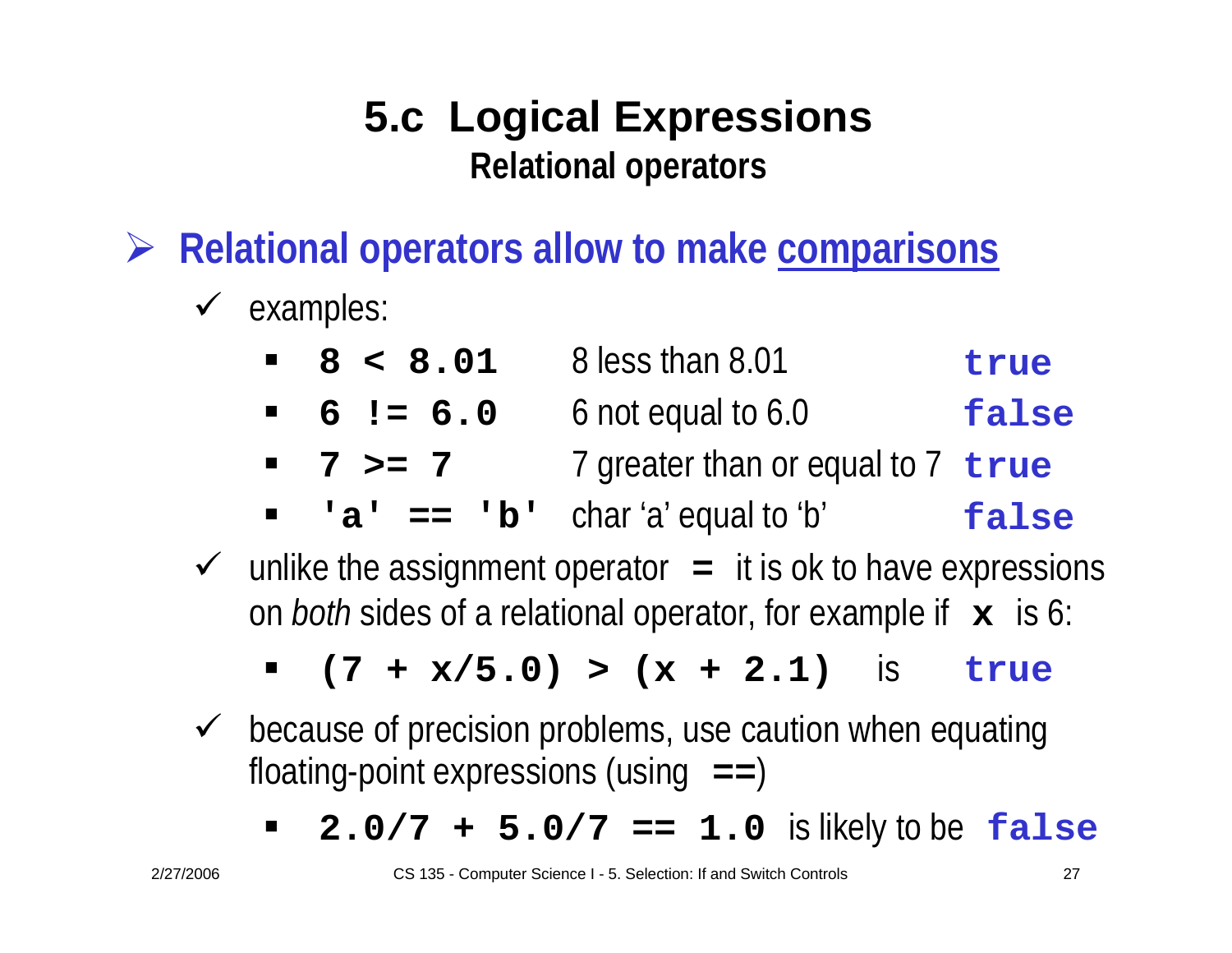¾ **Relational operators allow to make comparisons**

9 relational operators are strictly **binary**

**0 <= x < 10** is illegal syntax

 $\blacksquare$ it must be written:

**(0 <= x) && (x < 10)**

- $\checkmark$  the operator  $\&&$  ("and") is a logical operator; we will look at logical operators in the next slides
- $\checkmark$  caution when comparing different data types, such as numbers and characters: **8 < '5'** is **true**!
- $\checkmark$  alphabetically comparing strings using rel. ops is ok in  $C++$ **"apple" <= "orange"** (but is not ok in C or Java!)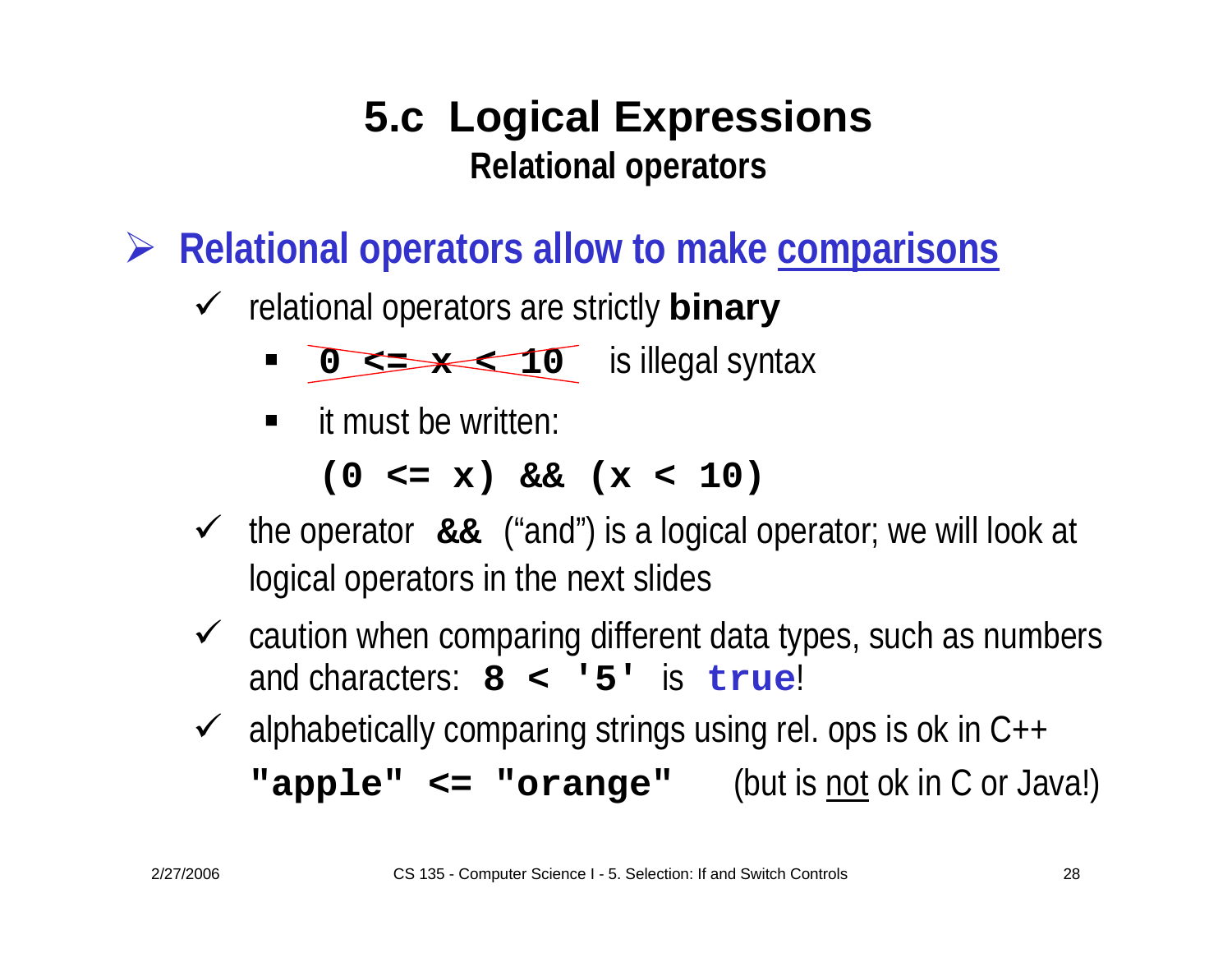- ¾ **Comparing characters and strings**
	- $\checkmark$  relational operators compare the characters' ASCII codes

**Table 4-2** Evaluating Expressions Using Relational Operators and the ASCII Collating Sequence

| <b>Expression</b>            | Value of Expression | <b>Explanation</b>                                                                                                                             |
|------------------------------|---------------------|------------------------------------------------------------------------------------------------------------------------------------------------|
| $\cdot$ $\cdot$ < $\cdot$ a' | true                | The ASCII value of ' ' is 32, and the ASCII value of<br>'a' is 97. Because $32 < 97$ is true, it follows that<br>$\cdot \cdot$ < 'a' is true.  |
| $'R'$ > $T'$                 | false               | The ASCII value of 'R' is 82, and the ASCII value of<br>'T' is 84. Because 82 > 84 is false, it follows that<br>$'R'$ > $'T'$ is false.        |
| $! + 1 < 1 * 1$              | false               | The ASCII value of $1 + 1$ is 43, and the ASCII value of<br>'*' is 42. Because 43 < 42 is false, it follows that<br>$'$ +' < '*' is false.     |
| $'6' \leq '>}'$ true         |                     | The ASCII value of '6' is 54, and the ASCII value of<br>$\prime$ >' is 62. Because 54 <= 62 is true, it follows that<br>$'6' \leq'>'$ is true. |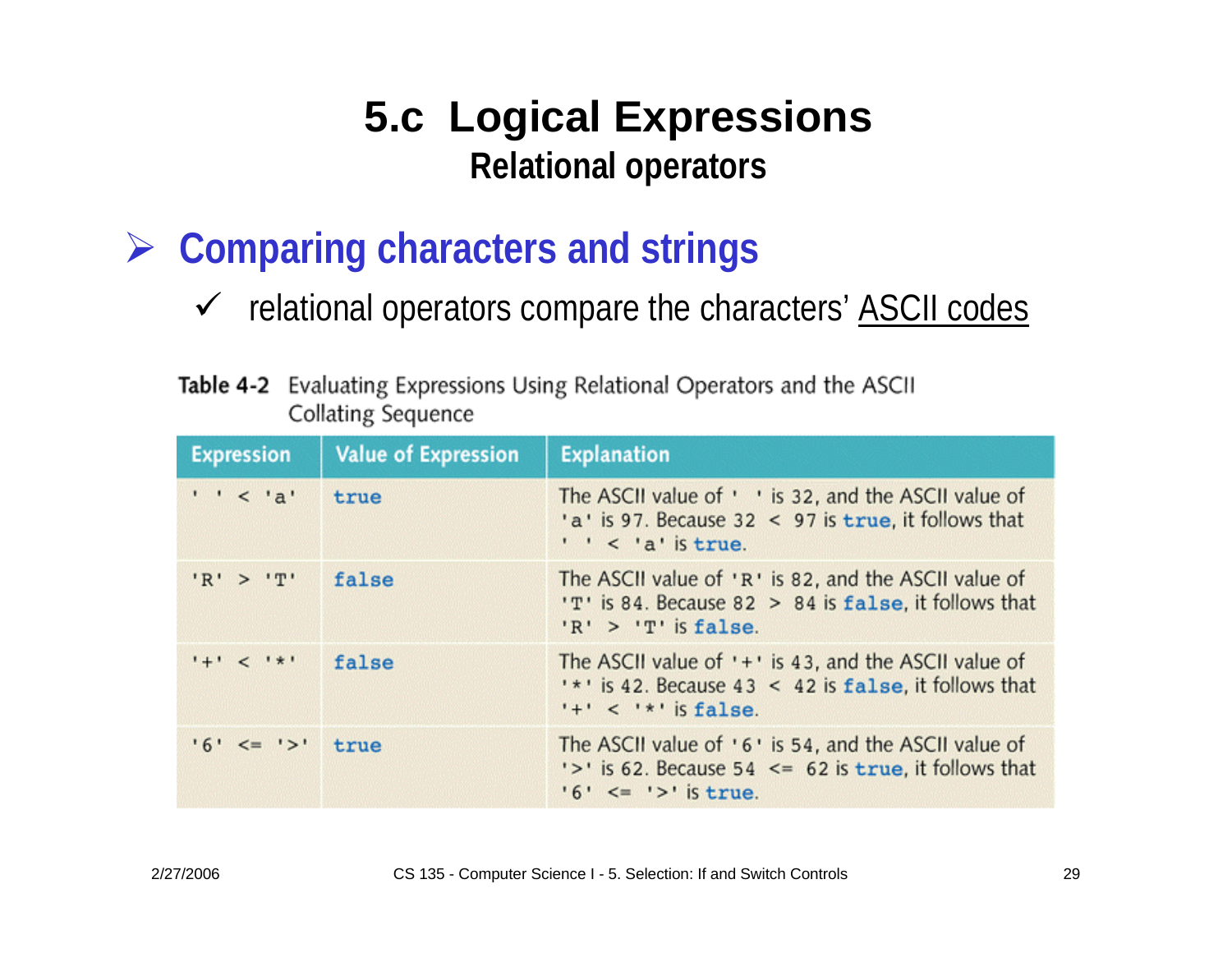¾ **Logical operators allow to combine logical expressions**

- $\sqrt{ }$  there are 3 main logical operators in C++
	- $\blacksquare$  **&&**the binary 'and' operator
	- $\blacksquare$ **||** the binary 'or' operator
	- $\blacksquare$ **!**the unary 'not' operator
- $\checkmark$  each logical operator
	- п takes only logical values, **true** and **false**, as operands
	- п yields only a logical value, **true** and **false**, as a result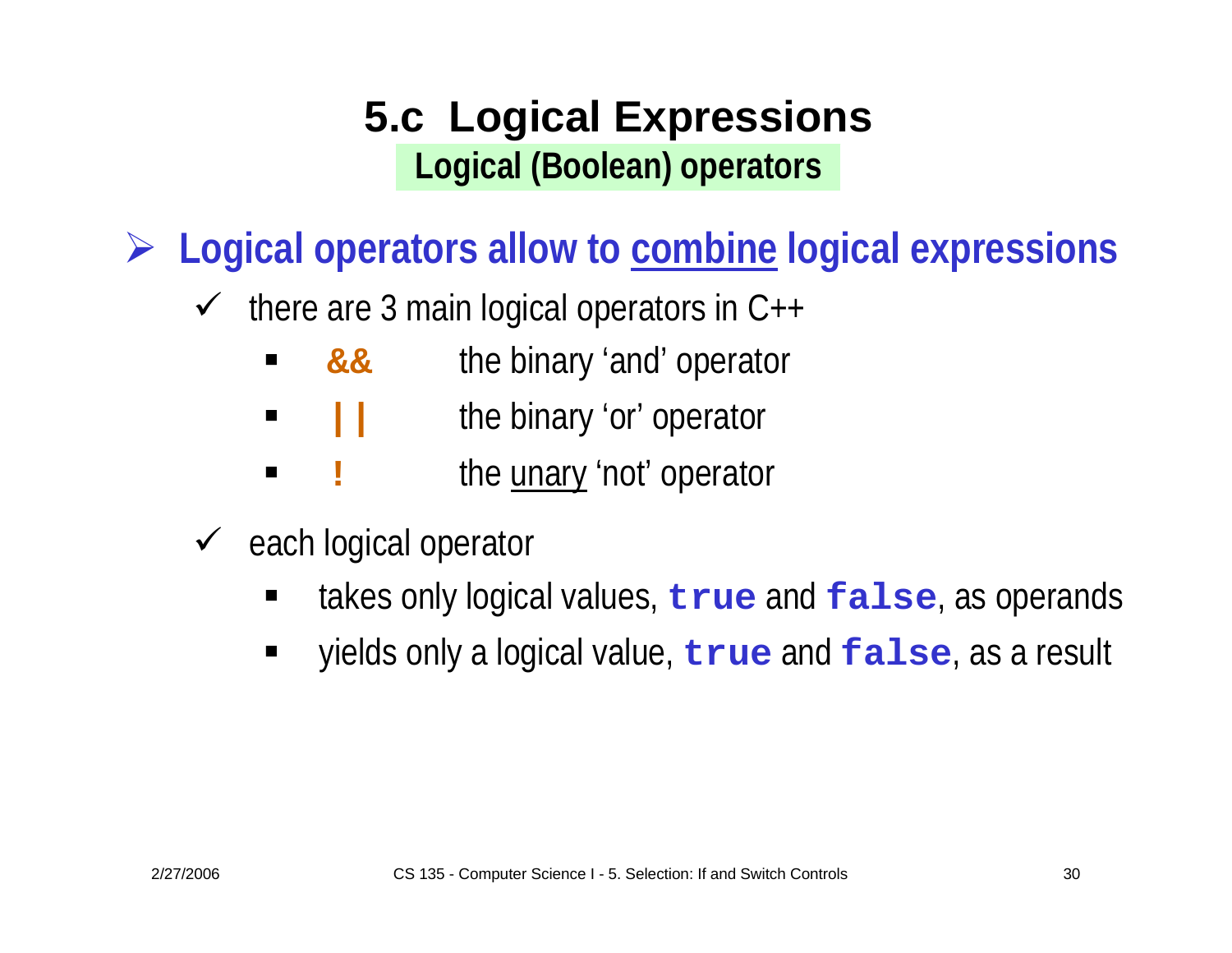### ¾ **The ! ('not') operator**

 $\checkmark$  reverses the value of its logical operand

Table 4-5 The ! (not) Operator

| <b>Expression</b> | I(Expression) |
|-------------------|---------------|
| true (nonzero)    | false $(0)$   |
| false $(0)$       | true $(1)$    |



- $\blacksquare$ **!(8 > 15)** not (8 is greater than 15) **true**
- $\blacksquare$ **!** (6 == 6) not (6 is equal to 6) **false**
- $\blacksquare$ **!('a'>'b')** not ('a' is greater than 'b') **true**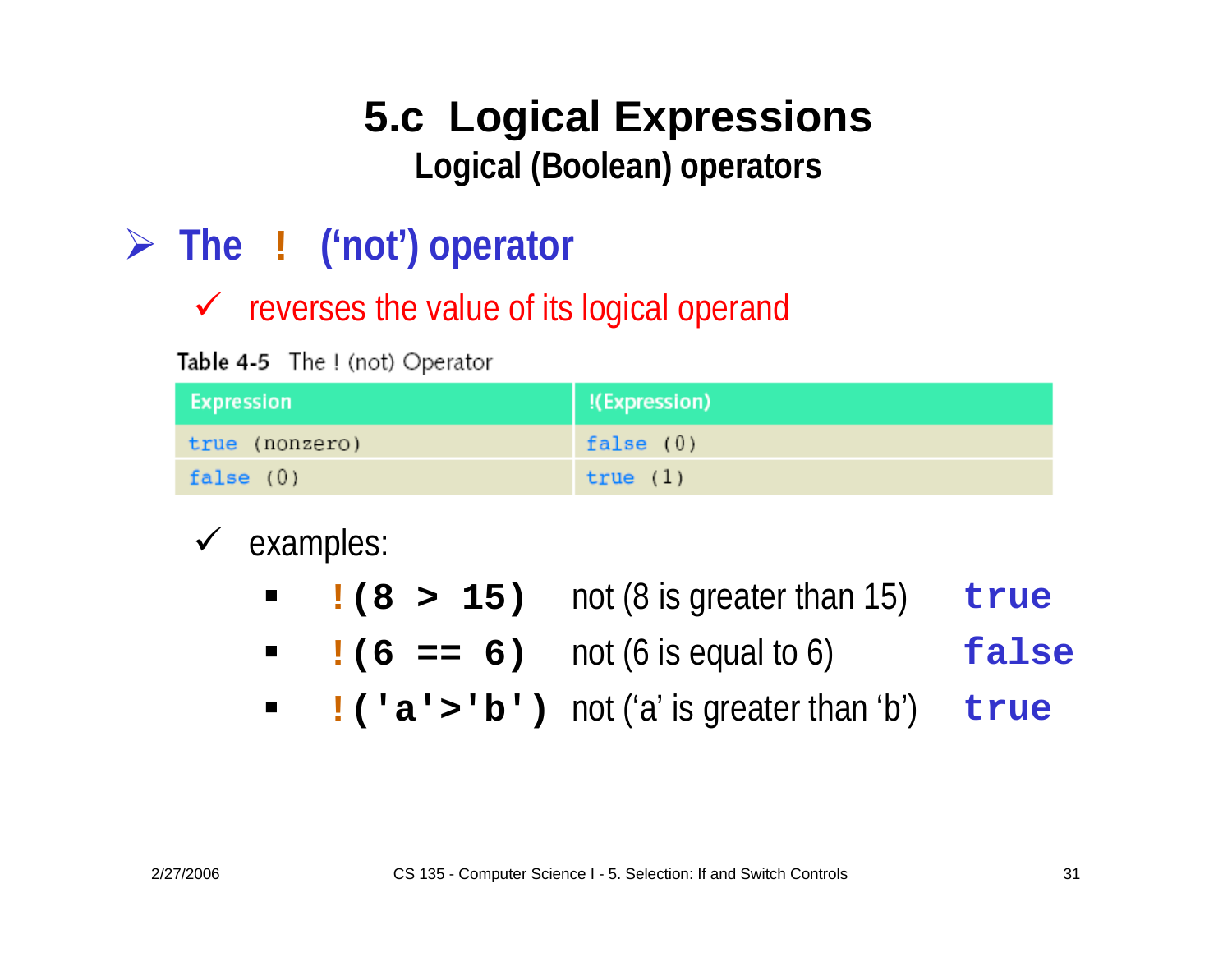## ¾ **The && ('and') operator**

 $\checkmark$  is true if and only if both of its logical operands are true

Table 4-6 The & & (and) Operator

| <b>Expression1</b> | <b>Expression2</b> | <b>Expression1 &amp;&amp; Expression2</b> |
|--------------------|--------------------|-------------------------------------------|
| true (nonzero)     | true (nonzero)     | true $(1)$                                |
| true (nonzero)     | false $(0)$        | false $(0)$                               |
| false $(0)$        | true (nonzero)     | false $(0)$                               |
| false $(0)$        | false $(0)$        | false $(0)$                               |

| $\checkmark$ examples: | one false operand is enough to yield false                                                                                                                                         |       |
|------------------------|------------------------------------------------------------------------------------------------------------------------------------------------------------------------------------|-------|
|                        | ■ (14 >= 5) && $( 'A' == 'B')$                                                                                                                                                     | false |
|                        | $(14 \t= 5) \& (14 \t= 5)$                                                                                                                                                         | true  |
|                        | ■ $(14 < 5)$ $66$ $(5)$ $72$ $16$ $16$ $17$ $18$ $19$ $19$ $11$ $11$ $11$ $12$ $13$ $13$ $15$ $17$ $17$ $17$ $17$ $18$ $19$ $11$ $11$ $12$ $13$ $13$ $15$ $16$ $17$ $18$ $19$ $11$ | false |
|                        |                                                                                                                                                                                    | true  |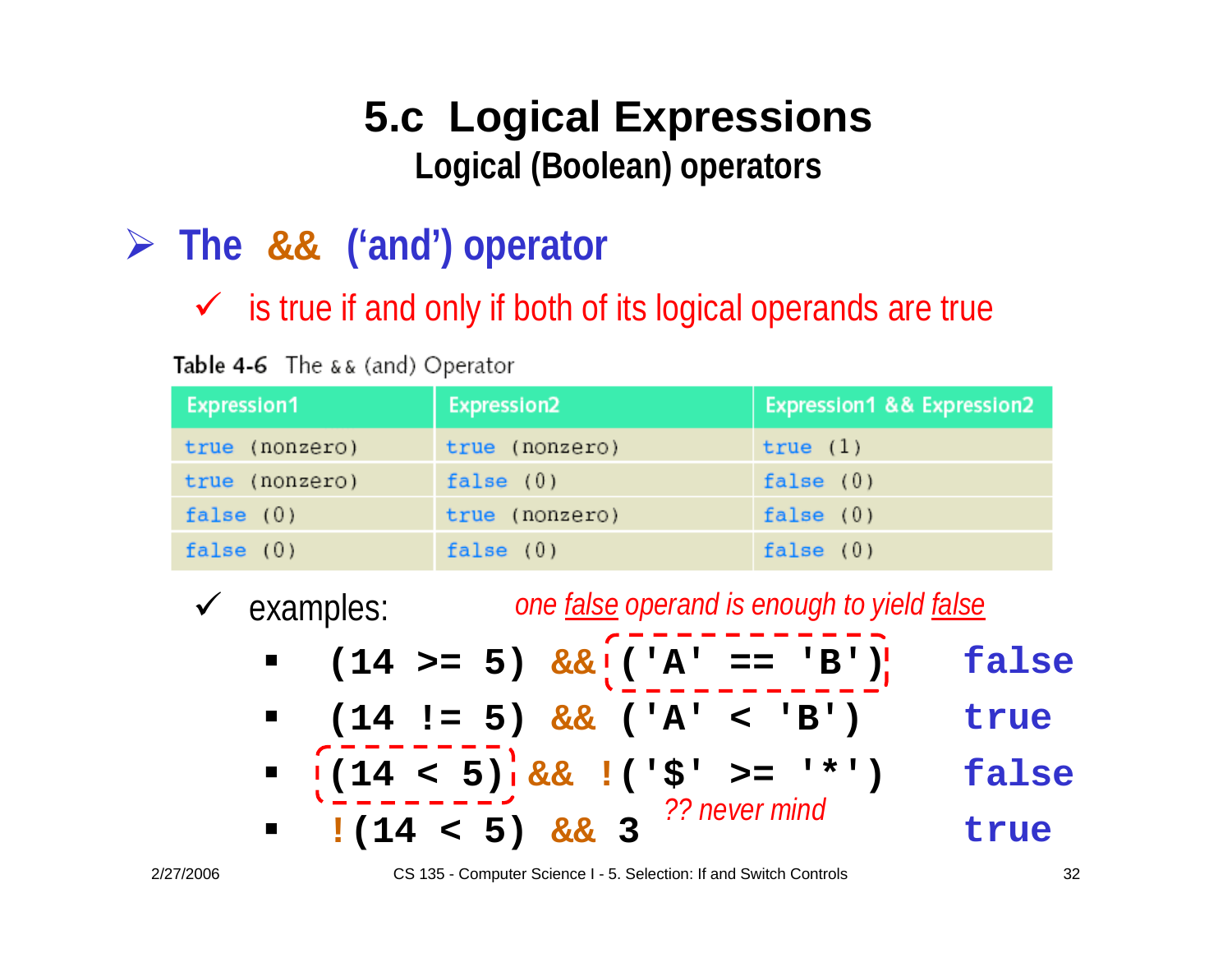- ¾ **Boolean algebra with && ('and')** 
	- $\checkmark$ important equivalences among expressions containing **&&**

| Logical expression | <b>Equivalent expression</b> |
|--------------------|------------------------------|
| x && true          | $\mathbf x$                  |
| x && false         | false                        |
| $X \& \& X$        | $\mathbf x$                  |
| $X \& \& X$        | false                        |
| x && y             | y && x                       |
| $X \&& (y \&& Z)$  | $(x \&x y)$ & $x z$          |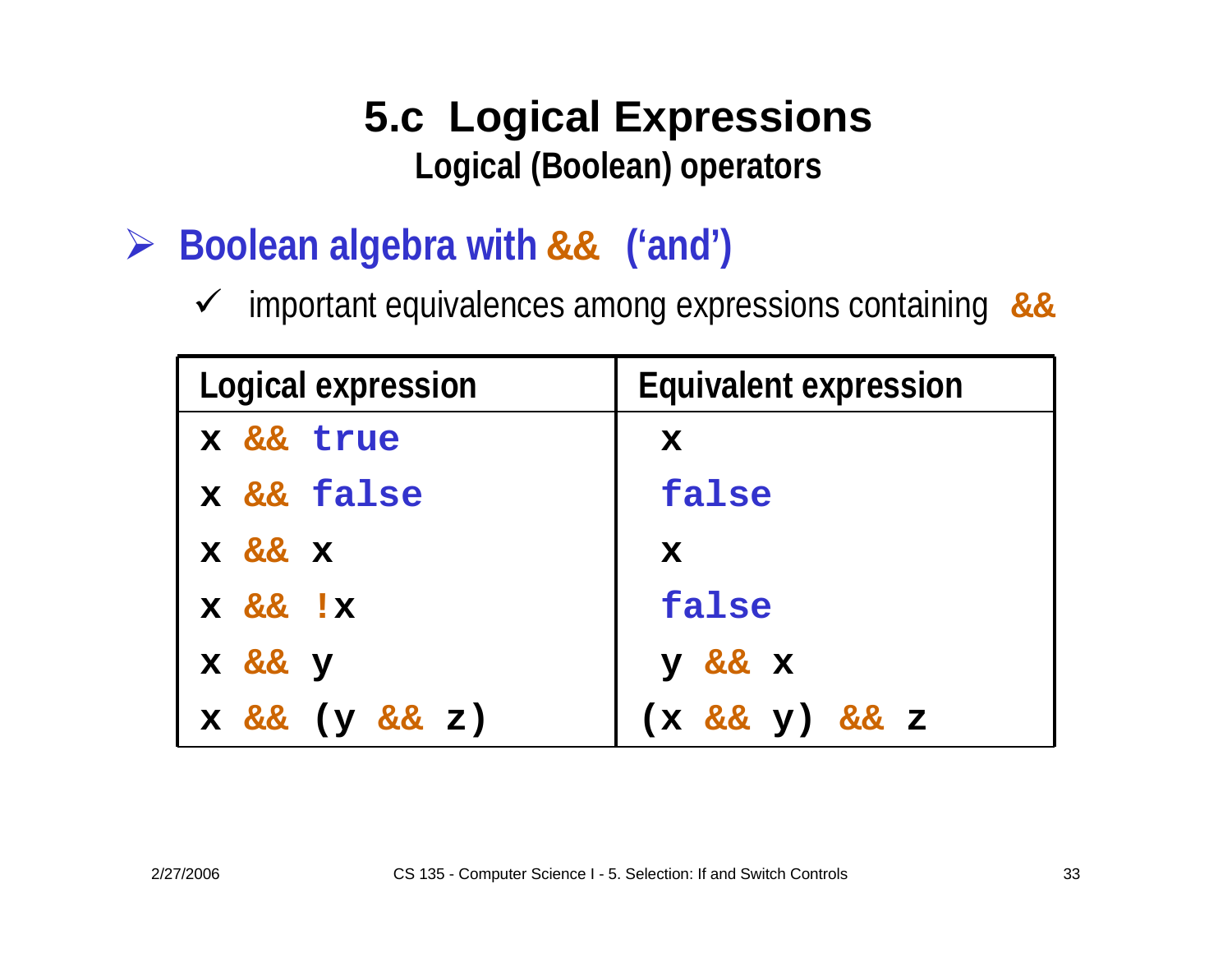# ¾ **The || ('or') operator**

#### $\checkmark$  is true if at least one of its logical operand is true

Table 4-7 The || (or) Operator

| Expression1    | <b>Expression2</b> | <b>Expression1 Il Expression2</b> |
|----------------|--------------------|-----------------------------------|
| true (nonzero) | true (nonzero)     | true $(1)$                        |
| true (nonzero) | false $(0)$        | true $(1)$                        |
| false $(0)$    | true (nonzero)     | true $(1)$                        |
| false $(0)$    | false $(0)$        | false $(0)$                       |

| $\checkmark$ examples:                                                               | one true operand is enough to yield true |  |
|--------------------------------------------------------------------------------------|------------------------------------------|--|
| ■ (14 == 5)    $( 'A' \leq 'B')$                                                     | true                                     |  |
| $\blacksquare$ $\lfloor (14 \rfloor = 5) \rfloor$ $\lfloor (14 \rfloor = 5) \rfloor$ | false                                    |  |
|                                                                                      | true                                     |  |
|                                                                                      | false                                    |  |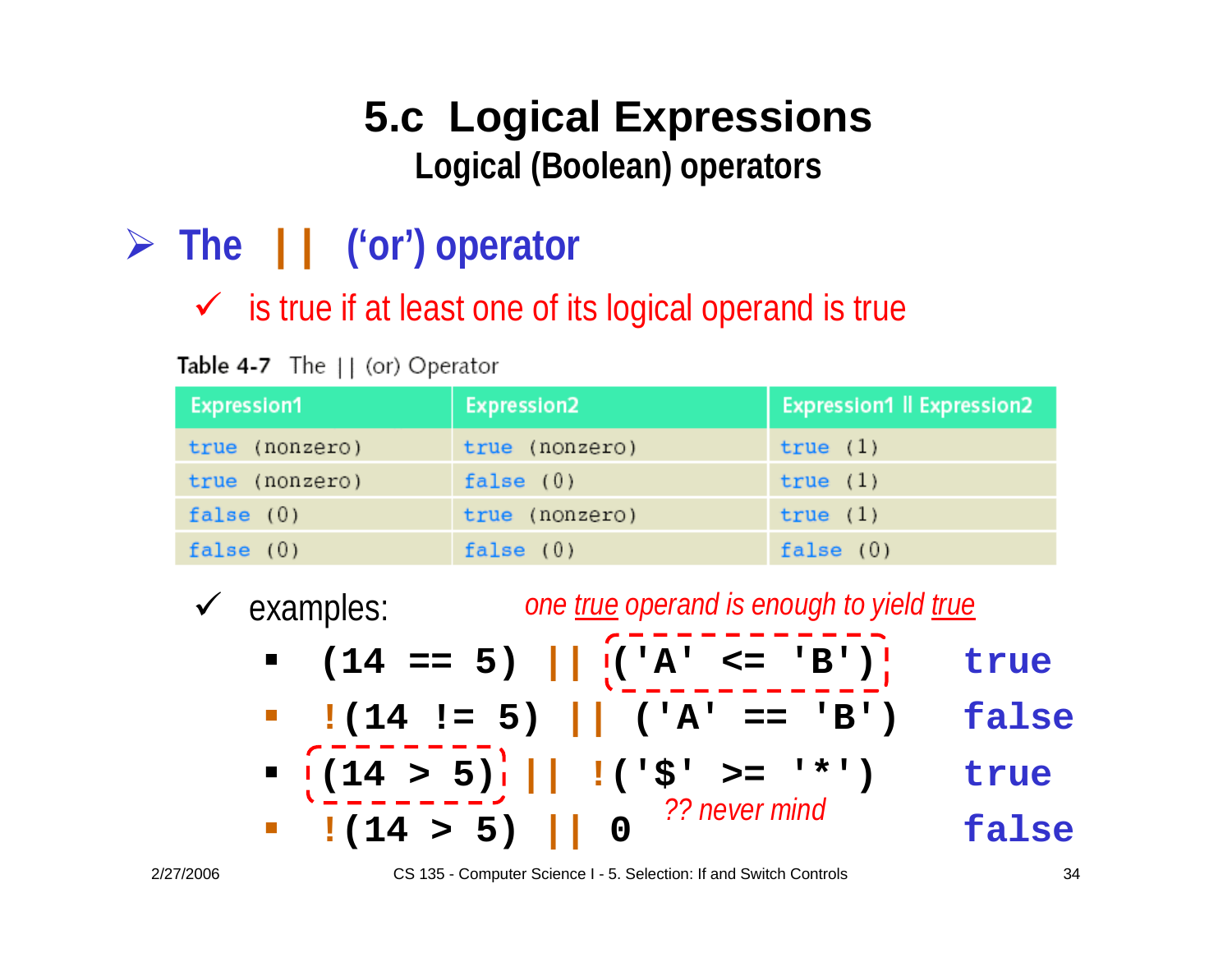- ¾ **Boolean algebra with || ('or')** 
	- $\checkmark$ important equivalences among expressions containing **||**

| <b>Logical expression</b>                         | <b>Equivalent expression</b>                                                                         |
|---------------------------------------------------|------------------------------------------------------------------------------------------------------|
| true<br>$\mathbf x$                               | true                                                                                                 |
| $\vert\vert$ false<br>$\mathbf x$                 | $\mathbf x$                                                                                          |
| $\mathbf x$<br>$\mathbf{I}$ $\mathbf{x}$          | $\mathbf x$                                                                                          |
| $\mathbf{I} \times$<br>$\mathbf{x}$               | true                                                                                                 |
| $\mathbf x$<br>$\mathbf{Y}$                       | $Y \parallel x$                                                                                      |
| $\parallel$ z)<br>$\mathbf{  }$ (y<br>$\mathbf x$ | y  <br>$\begin{array}{c c} \hline \end{array}$ $\begin{array}{c c} \hline \end{array}$<br>( <b>x</b> |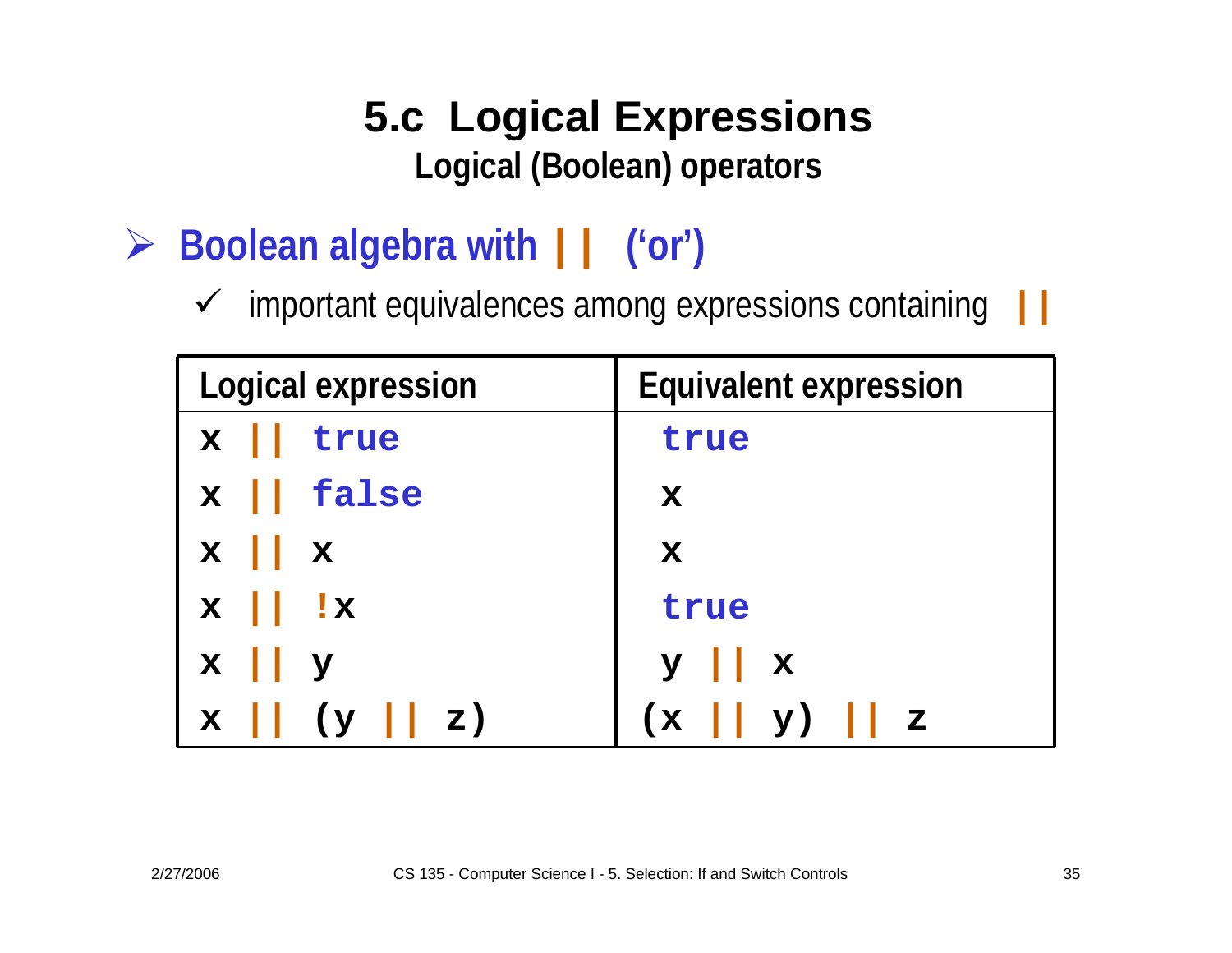- ¾ **Boolean algebra with && and ||**
	- $\checkmark$ important equivalences among expressions with **&&** and **||**

| Logical expression                             | <b>Equivalent expression</b>                                      |
|------------------------------------------------|-------------------------------------------------------------------|
| $\mathbf{x}$   (y & $\mathbf{x}$ z)            | $(\mathbf{x} \mid \mathbf{y})$ & & $(\mathbf{x} \mid \mathbf{z})$ |
| $\mathbf{x} \mid \mid$ (x & \compare z )       | $\mathbf{x}$                                                      |
| $X \&c$ $(y \mid z)$                           | $(x \&x y)$   $(x \&x z)$                                         |
| $\mathbf{x}$ & $\mathbf{\&}$ $\mathbf{x}$   z) | $\mathbf x$                                                       |
| $!(x \mid y)$                                  | $\mathbf{X} \mathbf{x}$ $\mathbf{y}$                              |
| $!(x \&x y)$                                   | $\ x\ $ $\ y\ $                                                   |

9 *De Morgan's laws*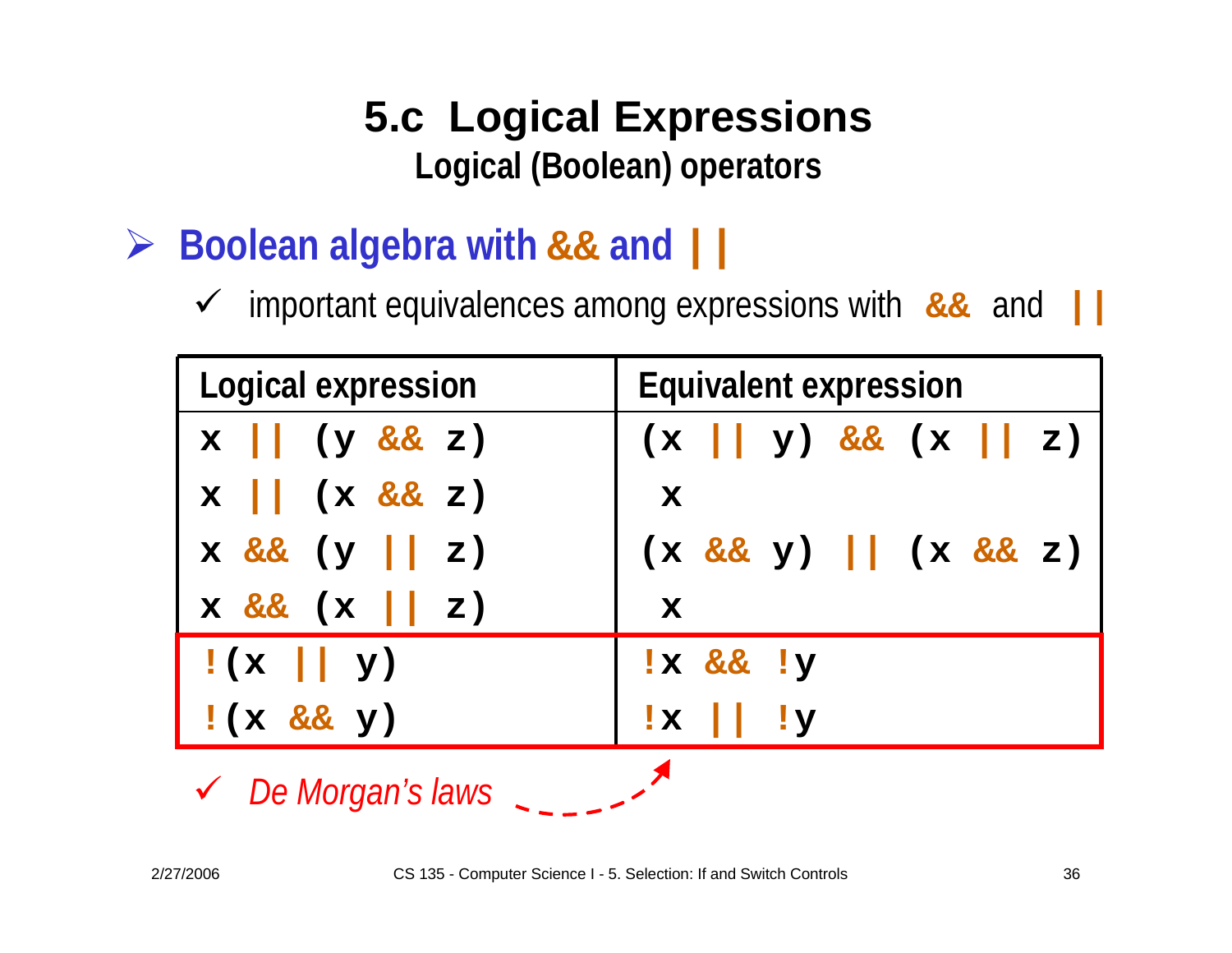### **5.c Logical Expressions Order of precedence**

¾ **How to evaluate complex logical expressions**

- $\checkmark$  expressions can mix arithmetic, relational and logical operators:
	- **!(5 + 3 <= 9) || 6 < 15 && 7 != 8**
- $\checkmark$  evaluation follows a priority scheme

Table 4-8 Precedence of Operators

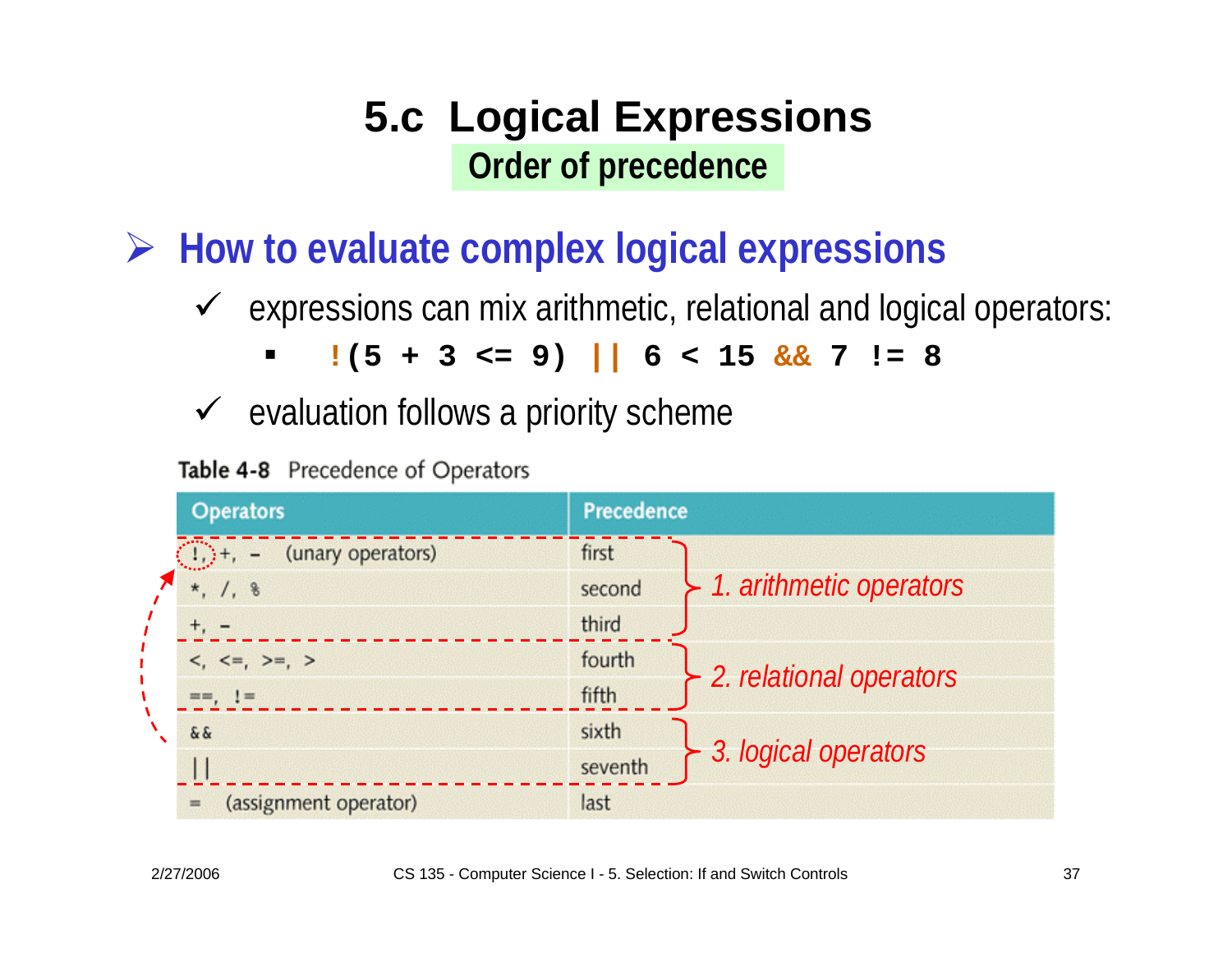### **5.c Logical Expressions Order of precedence**

¾ **Example of precedence in logical expressions**

$$
\checkmark \quad \text{bool found = true;}
$$

$$
\checkmark
$$
 double x = 5.2, y = 3.4;

$$
\checkmark
$$
 int a = 5, b = 8, n = 0;

$$
\checkmark \quad \text{char ch} = \dot{S} \check{\mathbf{S}}.
$$

| Logical expression                                                             | Value |
|--------------------------------------------------------------------------------|-------|
| $!$ found && x >= 0                                                            | false |
| $\lfloor$ (found $\lfloor x < 0 \rfloor$ )                                     | false |
| $x + y \le 20.5$                                                               | true  |
| $n < 1$    $n > 100$                                                           | true  |
| $'A' < = ch \& c \th \csc \th \csc 2'$<br>$'a' < = ch \& c \cdot ch \leq  z' $ | false |
| $a + 2 \le b \& c \quad \text{found}$                                          |       |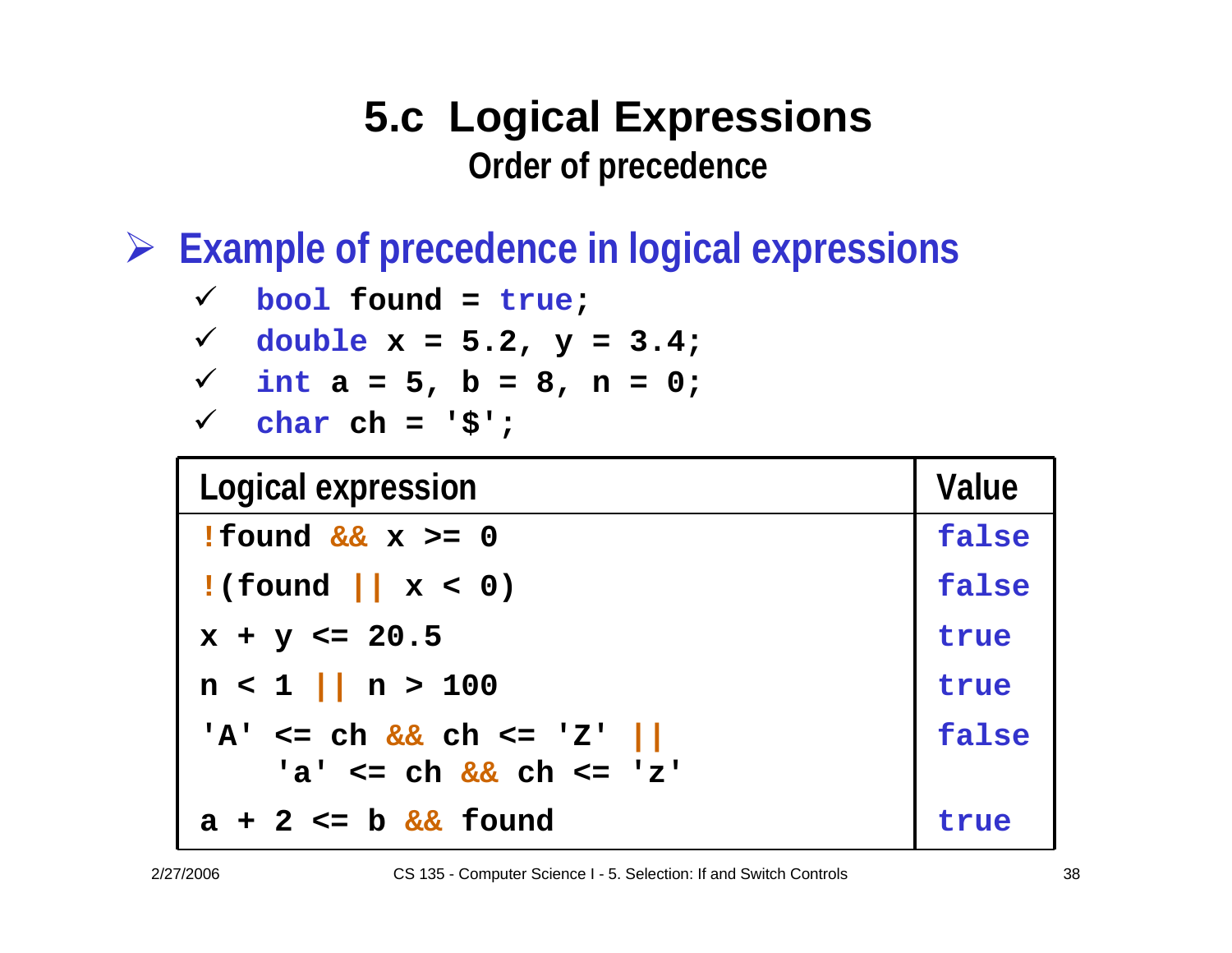### **5.c Logical Expressions Order of precedence**

¾ **Building expressions is like a construction game**

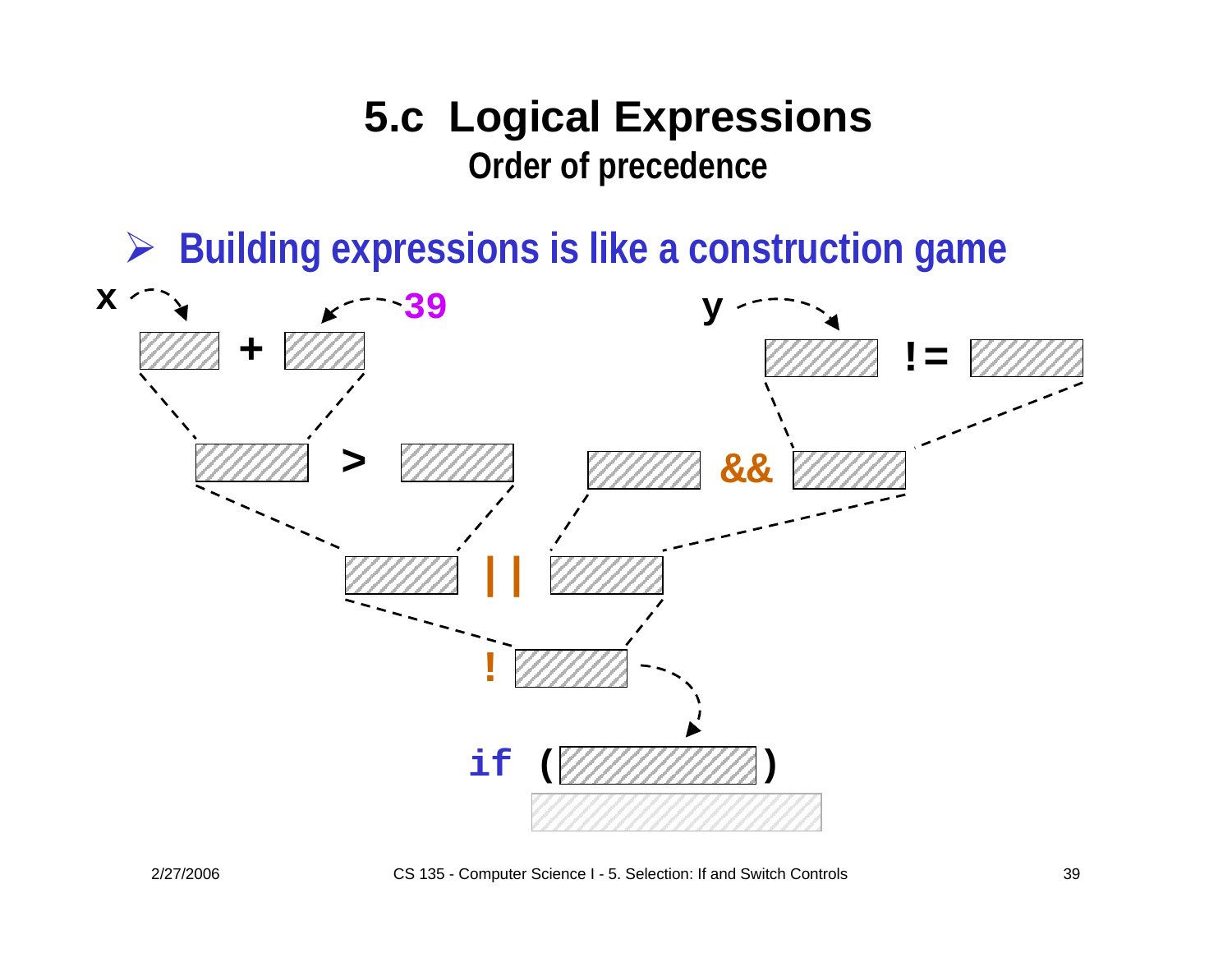#### **5. Selection: If and Switch Controls**

- **a. Control Structures**
- **b. If / Else Selection Structures**

#### **c. Logical Expressions**

- 9 **Relational operators**
- 9 **Logical (Boolean) operators**
- 9 **Order of precedence**

#### **d. Switch Selection Structures**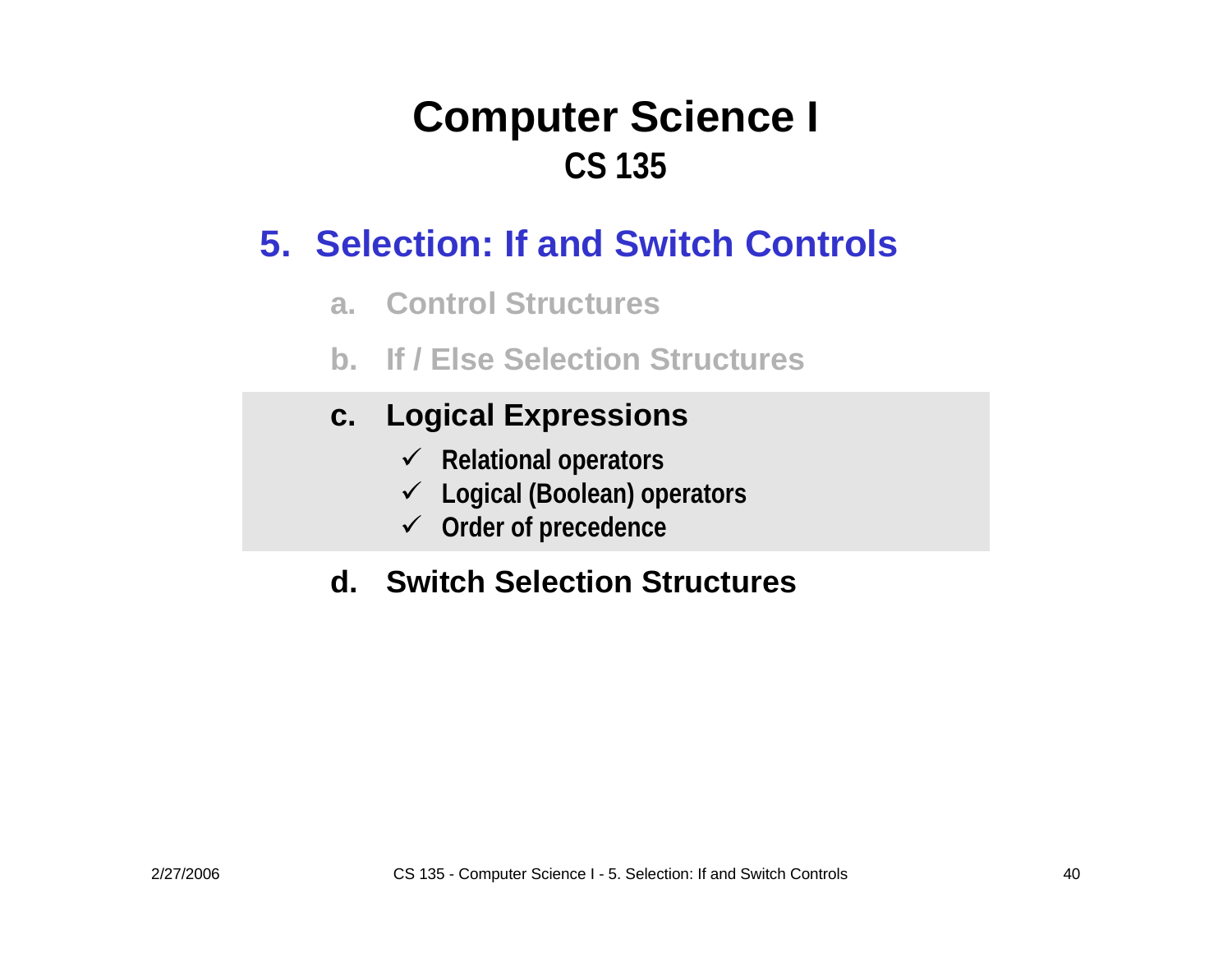#### **5. Selection: If and Switch Controls**

- **a. Control Structures**
- **b. If / Else Selection Structures**
- **c. Logical Expressions**

#### **d. Switch Selection Structures**

- 9 **Switch syntax and rules**
- 9 **Typical switch examples**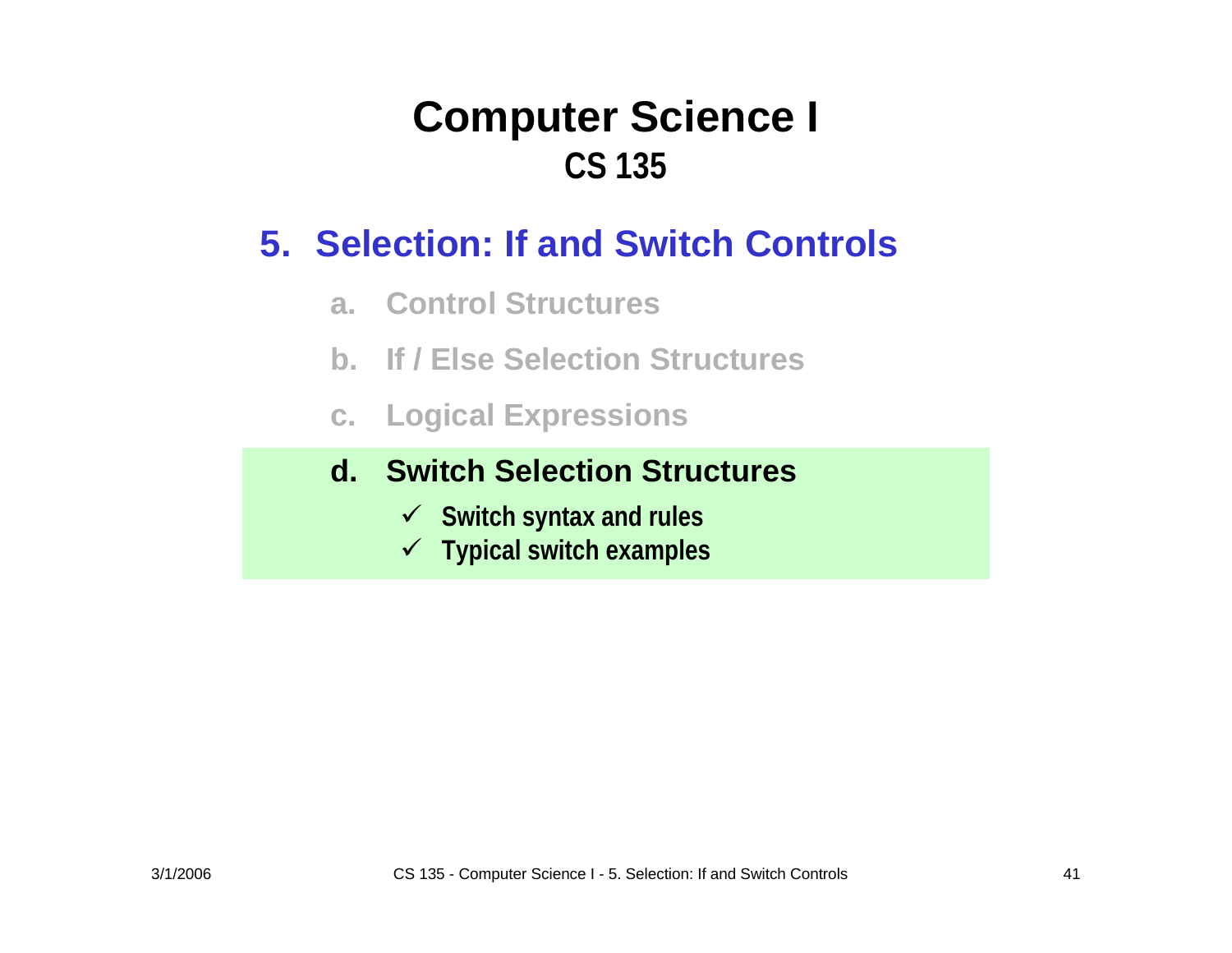# **5.d Switch Selection Structures**

#### **Switch syntax and rules**





#### 3/1/2006 CS 135 - Computer Science I - 5. Selection: If and Switch Controls 42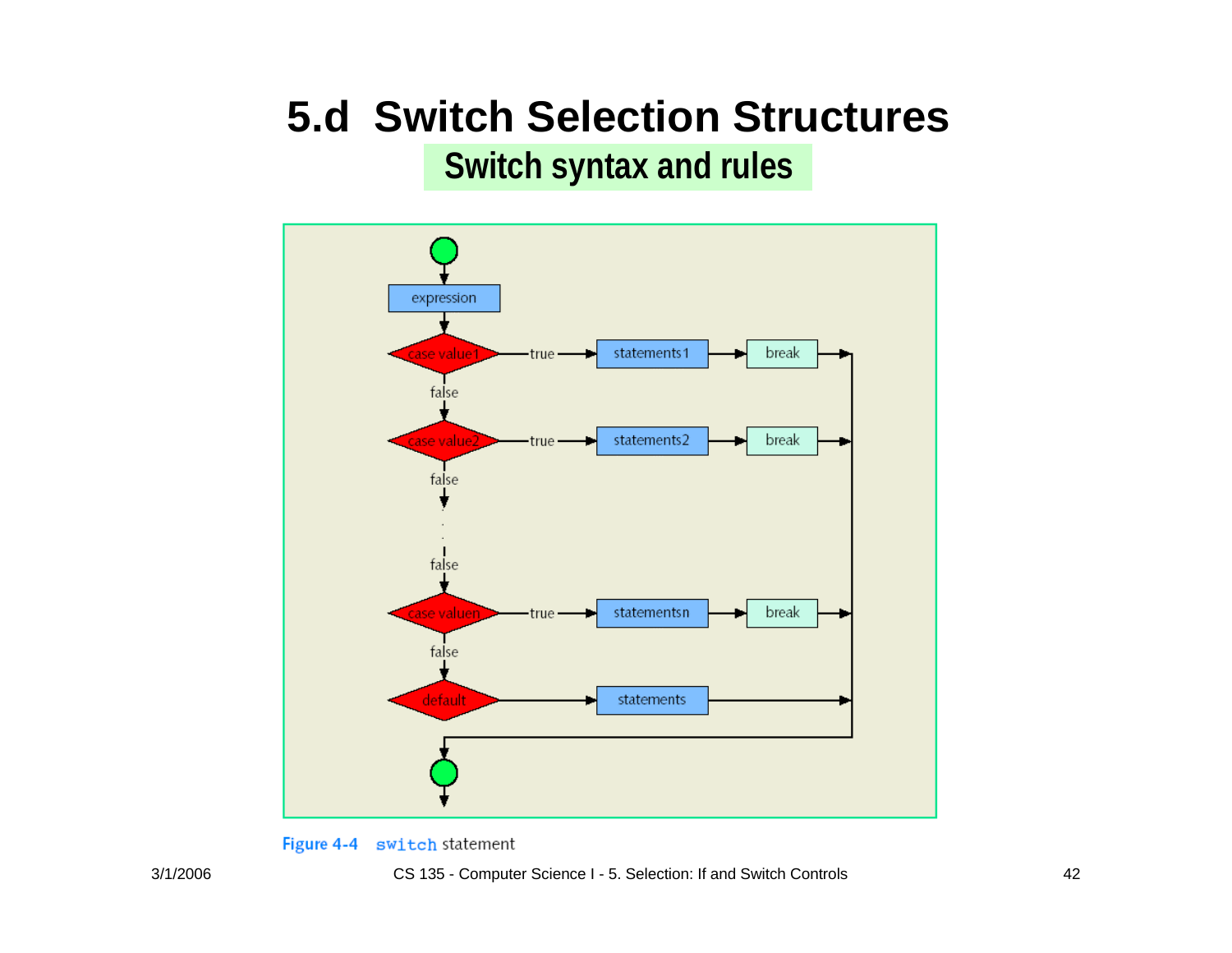## **5.d Switch Selection StructuresSwitch syntax and rules**

¾ **A switch structure can replace multiple nested if/else** 

 $\checkmark$  it is used exclusively in the case where the same integral expression or variable can evaluate to multiple constant values

| if $\exp r == \textit{val1}$           | switch $\left(\frac{\partial P}{\partial x}\right)$ { |
|----------------------------------------|-------------------------------------------------------|
| statement1                             | case val1: statement 1                                |
| else if $\text{c} \exp f = \text{val}$ | break;                                                |
| statement <sub>2</sub>                 | case val2: statement 2                                |
| else if $(exp =  val3)$<br>break;      |                                                       |
| statement3                             | case <i>val3</i> : <i>statement 3</i>                 |
| else<br>break;                         |                                                       |
| statement0                             | default: statement0                                   |
| break;<br>Same code                    |                                                       |
|                                        |                                                       |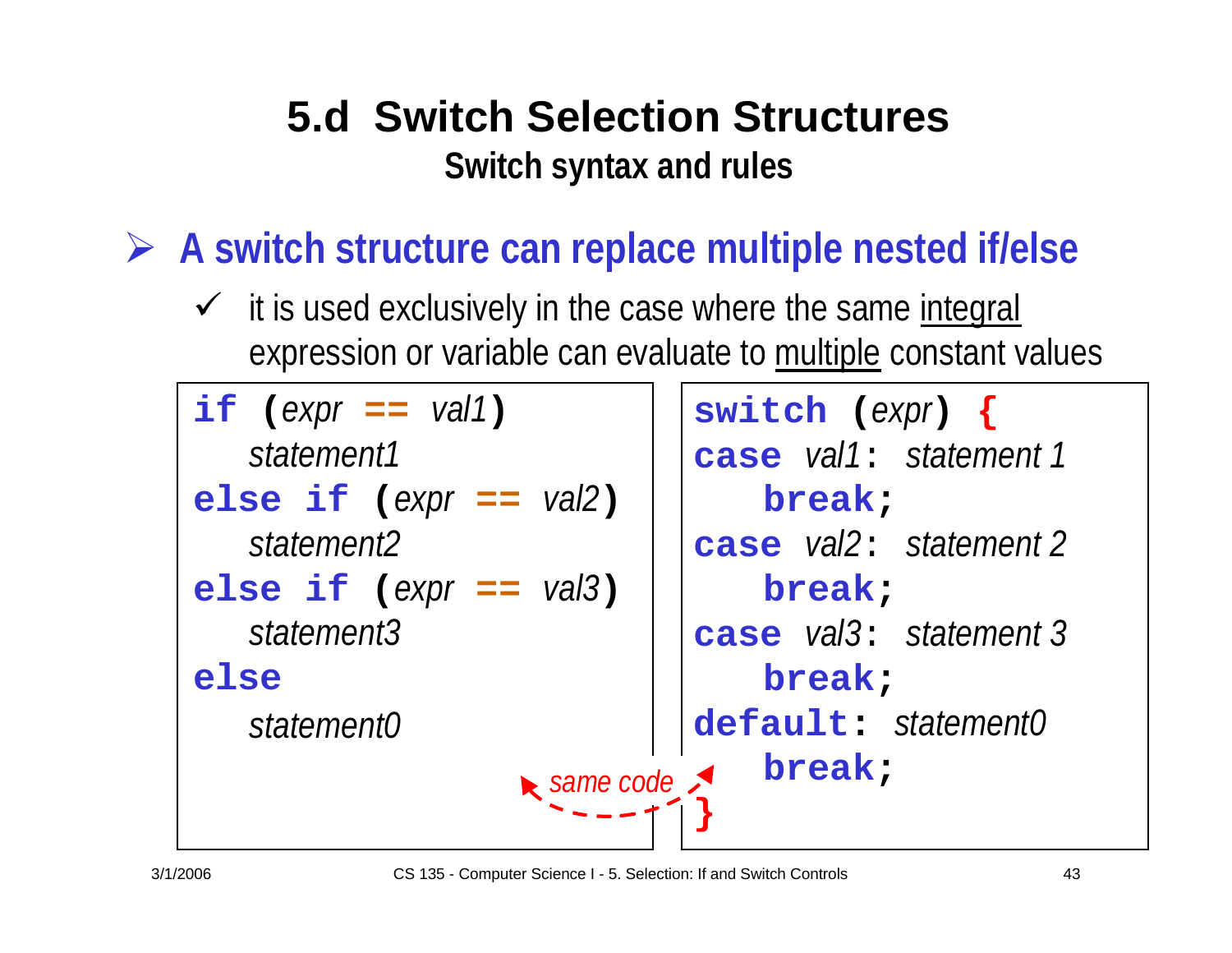## **5.d Switch Selection StructuresSwitch syntax and rules**

- ¾ **(Fun?) facts about switch selection structures**
	- ◆ a switch selection structure uses four special keywords: **switch**, **case**, **default**, **break**
	- $\checkmark$  the expression in the header is evaluated first and can only yield an integer value
	- $\checkmark$  the value of the expression determines which corresponding statement is selected for execution
	- $\checkmark$  each constant case value must appear only once
	- $\checkmark$  each case label may be followed by one statement or a compound statement (here, curly braces are not necessary)
	- $\checkmark$  the break statement should appear after each statement; if it doesn't, then the next statement will also be executed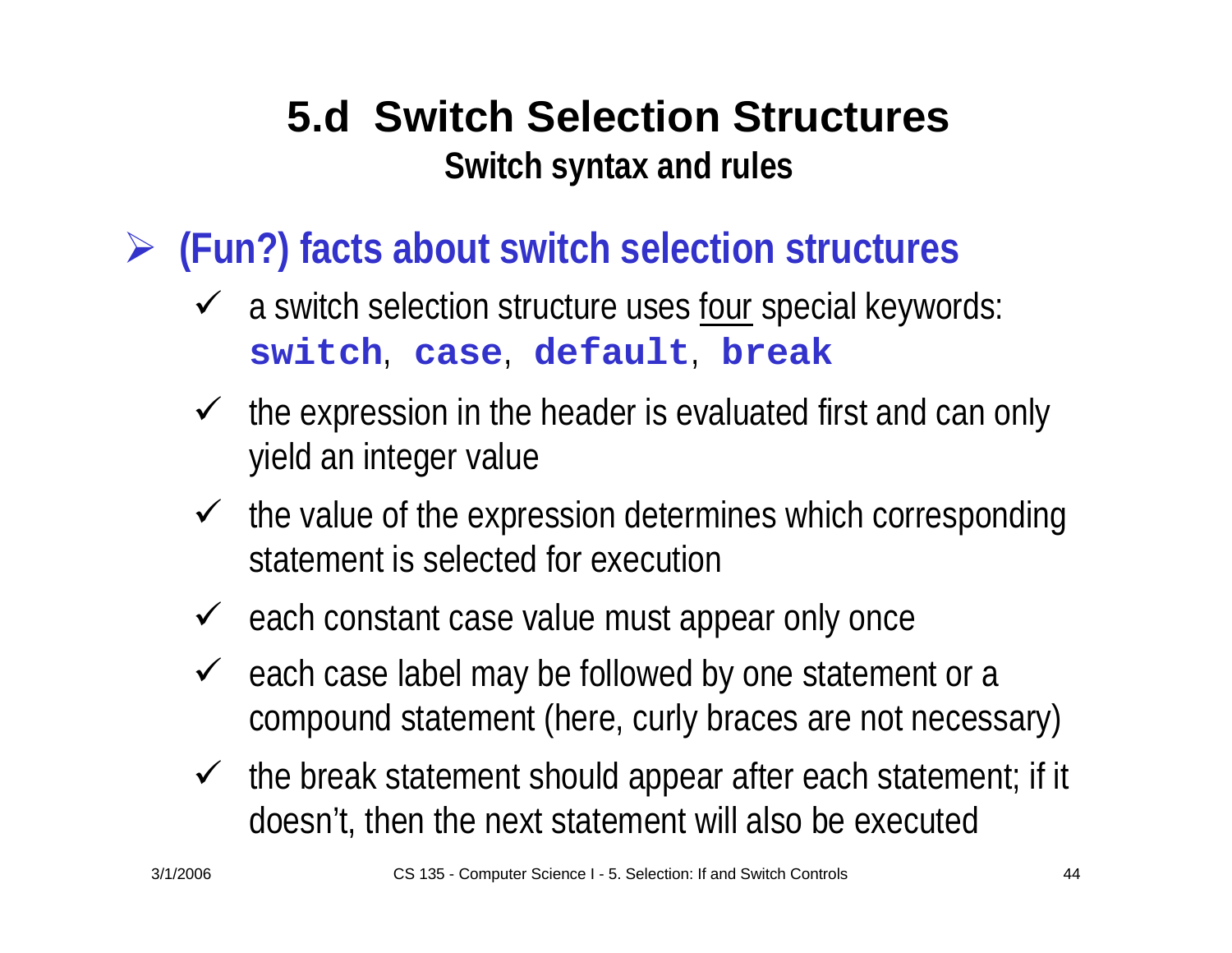#### **5.d Switch Selection StructuresSwitch syntax and rules**

#### ¾**Rules of switch selection structures**

- $\checkmark$  when value of the expression is matched against a case value:
	- → *statements execute at that point until a break statement is found or the end of switch structure is reached*
- $\checkmark$  if value of the expression does not match any of the case values:

#### → *statements following the default label execute*

 $\checkmark$  if there is neither a matching value, nor a default label:

→ *the entire switch statement is skipped*

 $\checkmark$  in any case, wherever it is found, a break statement causes an immediate exit from the switch structure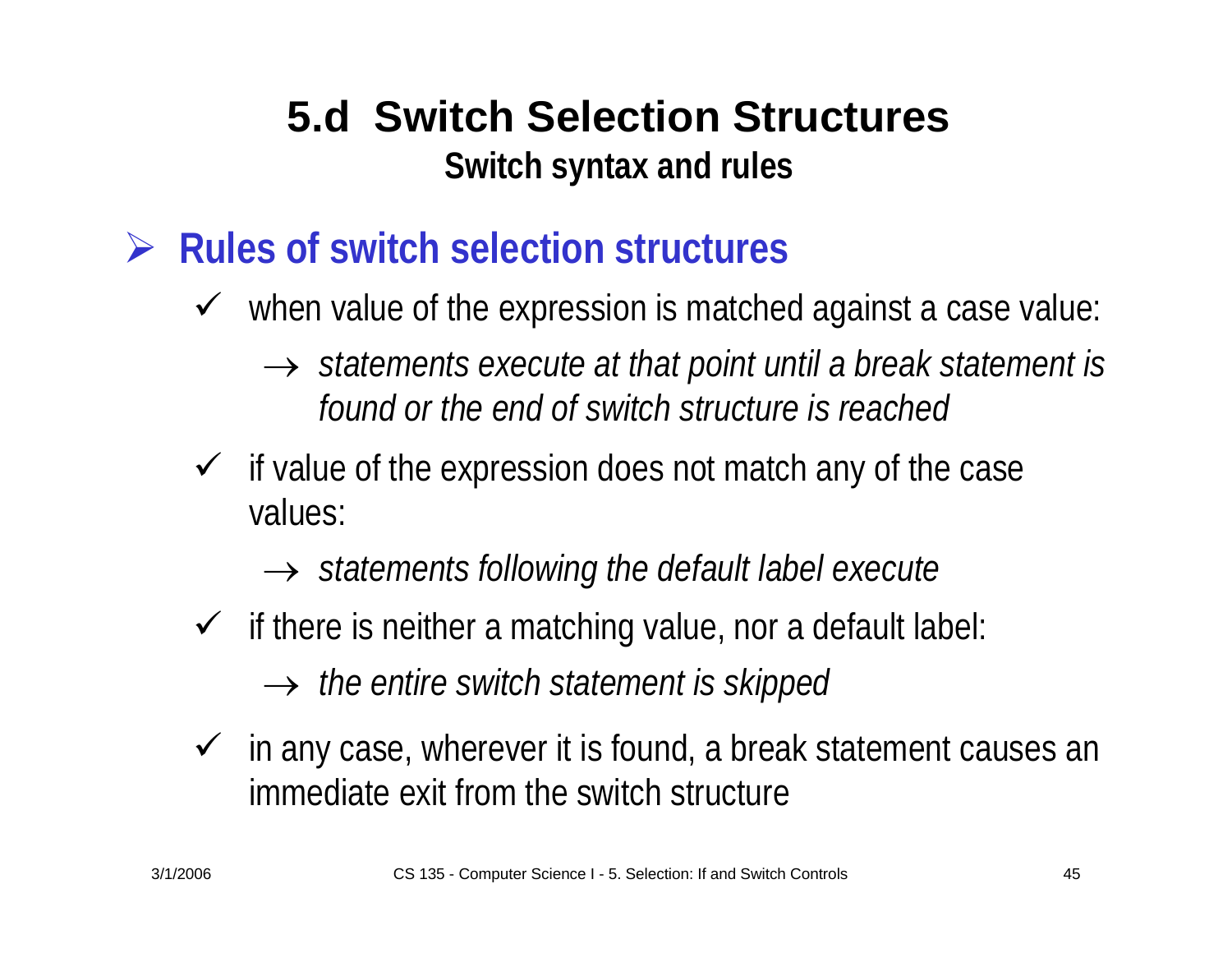## **5.d Switch Selection StructuresTypical switch examples**

- ¾ **Switch example 1: conditional conversion scheme**
	- $\checkmark$  a switch can convert when there is no simple one-line formula

```
switch (score/10) {
case 0: case 1: case 2: case 3: case 4: case 5:
    grade = 'F';
    break;
case 6:
    grade = 'D';
    break;
case 7:
    grade = 'C';
    break;
case 8:
    grade = 'B';
    break;
case 9: case 10:
    grade = 'A';
    break;
default:cout << "Invalid score: " << score;
}
```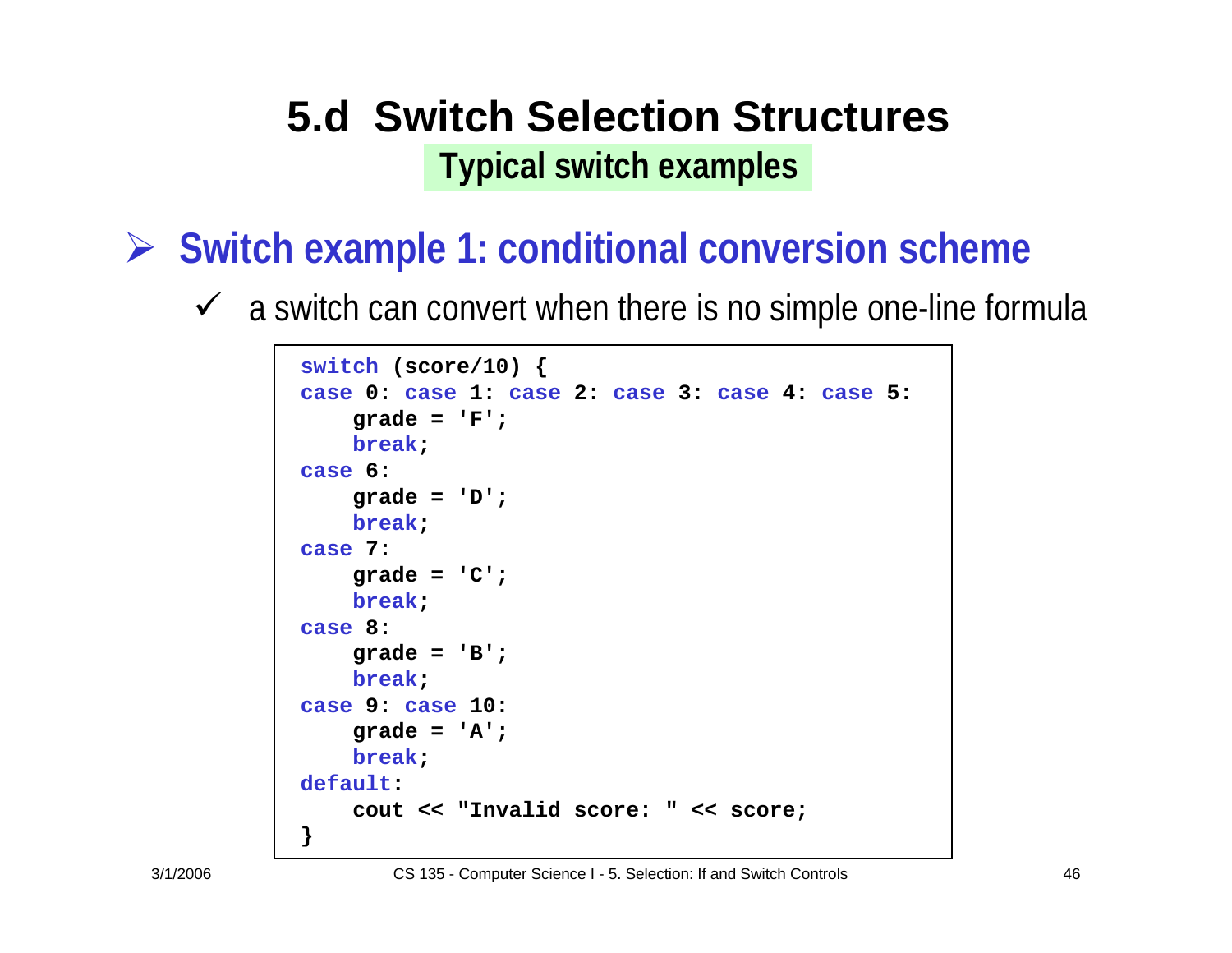### **5.d Switch Selection StructuresTypical switch examples**

- ¾ **Switch example 2: branching upon user input**
	- $\checkmark$  a switch can perform different actions depending on user input

```
char answer;
cout << "Please select one option from ...";
cin >> answer;
switch (answer) {
case 'p':
    play_game();
    break;
case 'h':
    display help();
    break;
case 'q':
    quit();
    break;
default:cout << "Invalid selection: " << answer;
}
```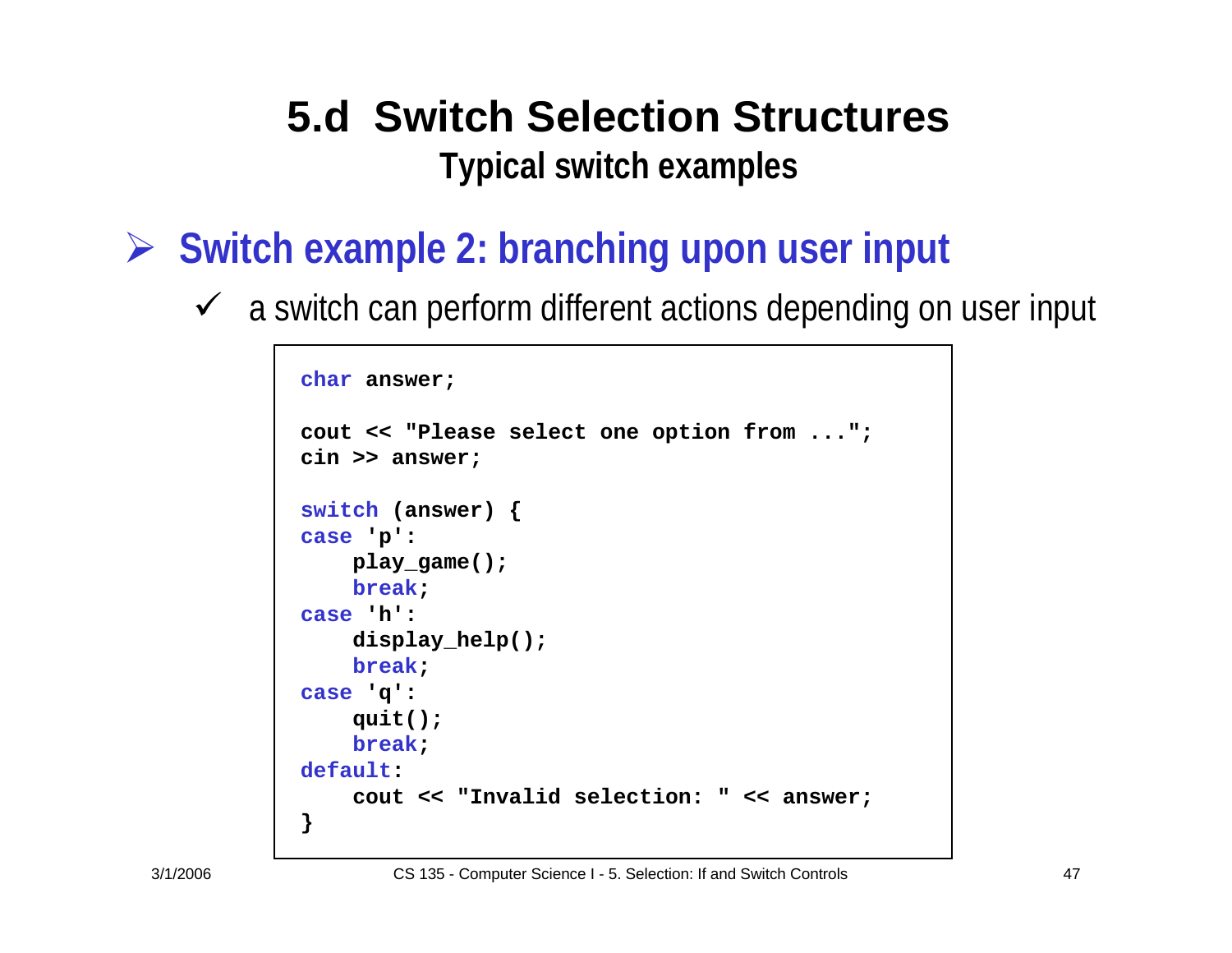#### **5. Selection: If and Switch Controls**

- **a. Control Structures**
- **b. If / Else Selection Structures**
- **c. Logical Expressions**

#### **d. Switch Selection Structures**

- 9 **Switch syntax and rules**
- 9 **Typical switch examples**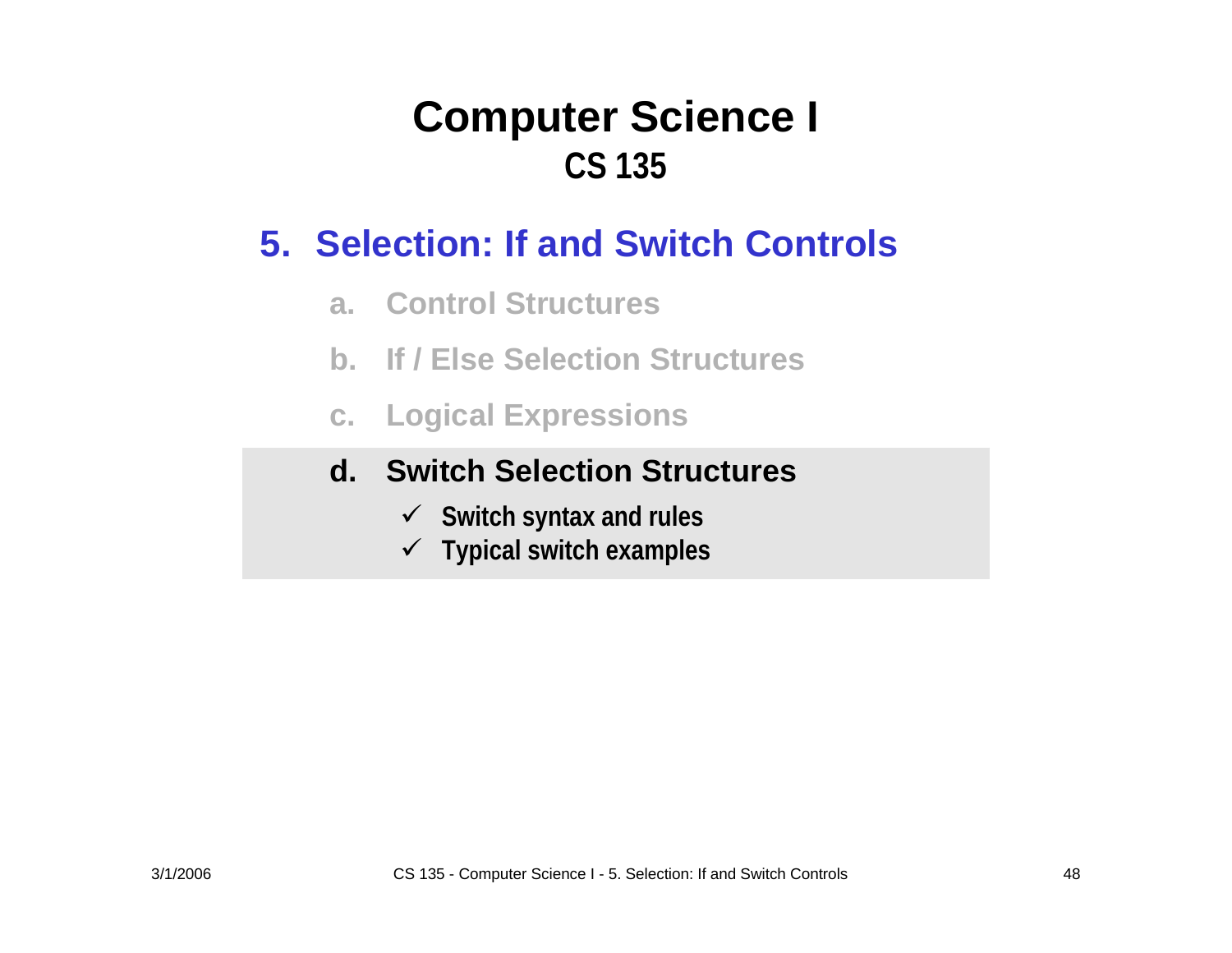#### **5. Selection: If and Switch Controls**

- **a. Control Structures**
- **b. If / Else Selection Structures**
- **c. Logical Expressions**
- **d. Switch Selection Structures**